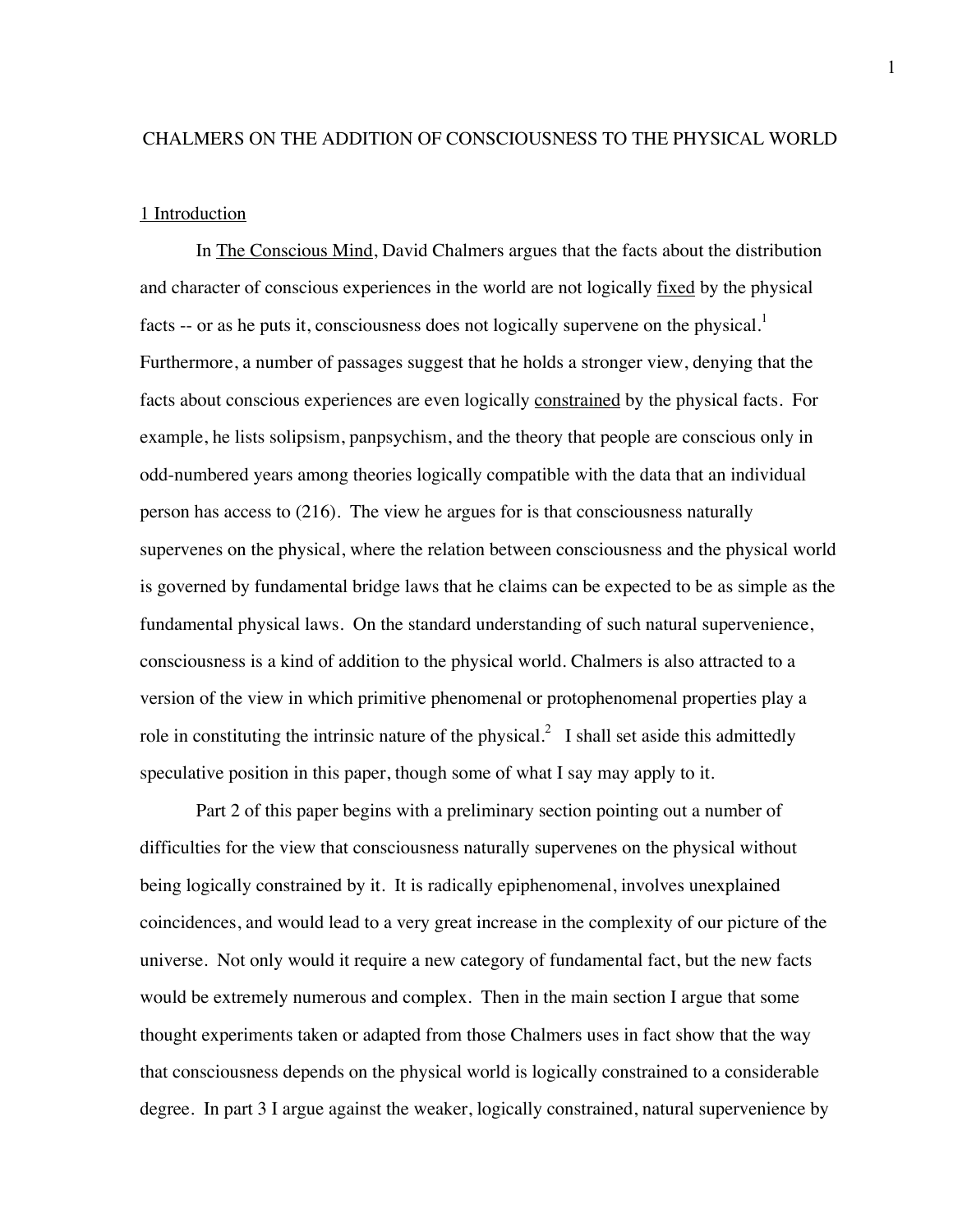suggesting that the most plausible account of these logical constraints is that consciousness is entirely logically fixed by the physical world, and by presenting modified versions of some of the difficulties for the not logically constrained natural supervenience view. Finally in part 4 I distinguish the two types of logical supervenience, which I call conceptual and metaphysical, arguing that metaphysical supervenience is no more plausible than natural supervenience, and sketching some lines of defence against some of Chalmers' objections to the conceptual supervenience view.

The formulation of logical supervenience that I wish to work with claims that mental properties are logically supervenient on physical properties if and only if for every mental property M and every x such that x is M, there is some physical property P such that x is P and a bridge law P-->M (saying that if something is P then it is M) holding in all logically possible worlds with our physical laws.<sup>3</sup> If M is a phenomenal property, then P may need to include only the intrinsic physical properties of things which have it. But if M is an intentional property, then to accommodate wide content, P must include relational as well as intrinsic properties of things which have it.<sup>4</sup> I shall call bridge laws in which the antecedent is a more fundamental kind of property 'supervenience laws'. (So, for example, if functional properties supervene on physical properties there will be supervenience laws of the form P-- >F, where F is a functional property.)

I shall refer to such logical supervenience as conceptual supervenience when, given our physical laws, the supervenience laws P-->M hold as a matter of a priori, conceptual necessity. And I shall label separately as 'metaphysical supervenience', the position in which these supervenience laws hold as a matter of a posteriori necessity and not of conceptual necessity.<sup>5</sup> I depart from common usage here in taking conceptual supervenience not to entail metaphysical supervenience. And I depart slightly from Chalmers in taking 'logical' always to mean metaphysical or conceptual, whereas he uses 'logical' and 'conceptual' interchangeably (and argues that metaphyiscal supervenience requires conceptual supervenience.) Natural supervenience requires that such supervenience laws are contingent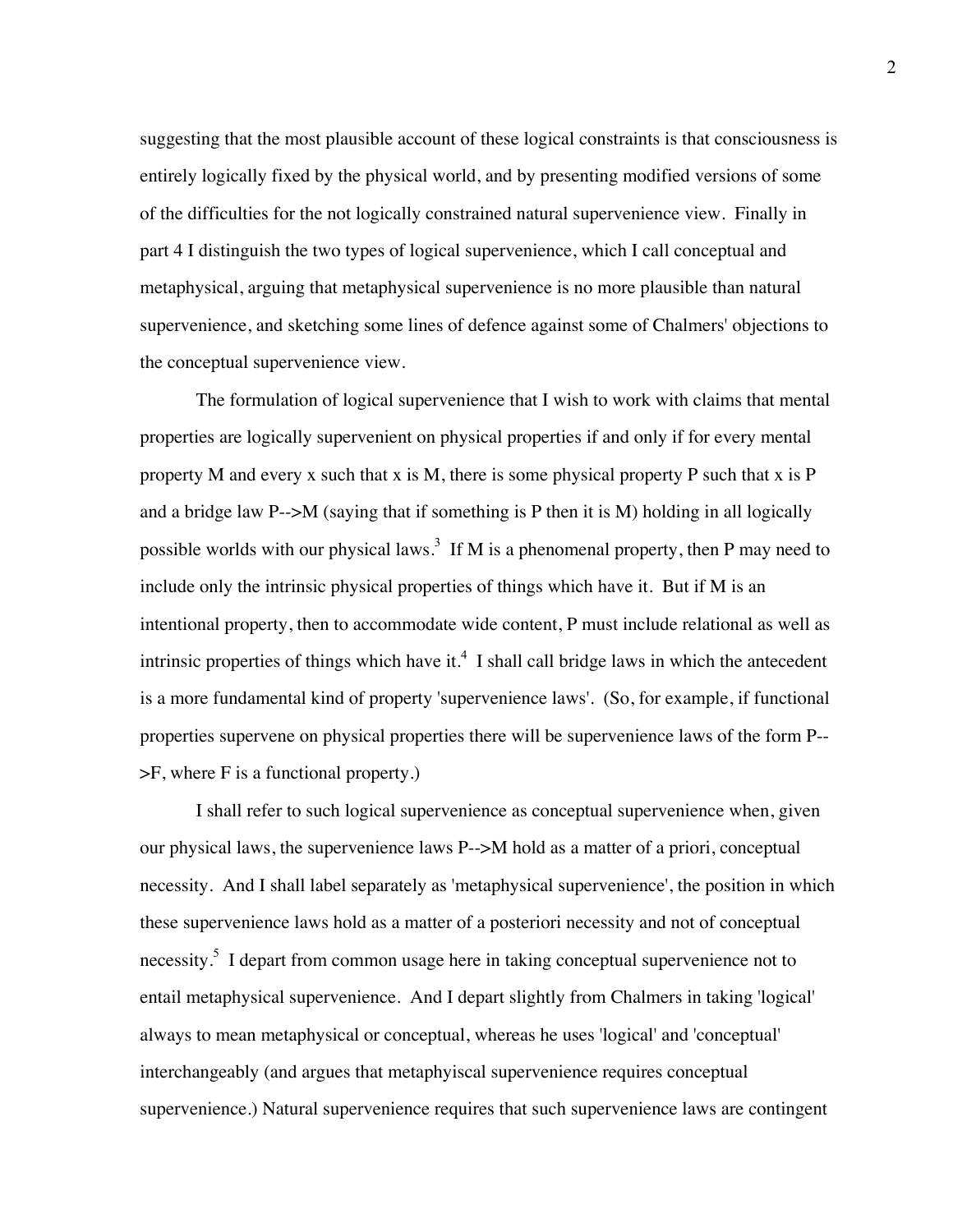a posteriori, holding with a weaker natural (or nomological) necessity. I depart from common usage again here in taking logical supervenience not to entail natural supervenience. This position takes the supervenience laws in effect to hold in all possible worlds with our natural laws -- the physical laws plus any further fundamental laws there might be, such as psychophysical supervenience laws  $(36)$ .<sup>6</sup>

Few people dispute that mental properties supervene on physical properties. Where the disagreement lies is over the status of the supervenience laws -- whether they hold as a matter of conceptual, metaphysical, or natural necessity.<sup>7</sup>

A popular way of looking at the logical supervenience of a mental property M on physical properties, suggested by Saul Kripke, is to say that God would not have to do anything more to the universe to establish in it some instances of M than simply establish the physical facts.<sup>8</sup> But if M naturally supervenes on physical properties, God would have to establish instances of M by some further act, e.g. by decreeing that there be fundamental supervenience laws P-->M, or F-->M where  $F$  is a functional property. (It is clear that functional properties conceptually supervene on physical properties, since as functional states are defined in terms of causal relations among physical and other functional states, there can be no difference in functional properties without a difference in physical properties. So there will be conceptually necessary laws P-->F for all F, which will combine with F-->M laws to yield P-->M laws.) The difference between conceptual and metaphysical supervenience is that supervenience laws P-->M would be explainable if conceptual but involve essentially unexplainable components if metaphysical.

It now seems hard to dispute that special science properties such as those of chemistry, geology, meteorology and biology all conceptually supervene on physical properties in this way. We find nothing puzzling or implausible about the idea that if a certain complex physical property P obtains in a region, then an oxidation, volcanic eruption, thunderstorm or heart attack must be happening there as a matter of conceptual necessity. Once the physical antecedent is stated there are no options for what the consequent might be.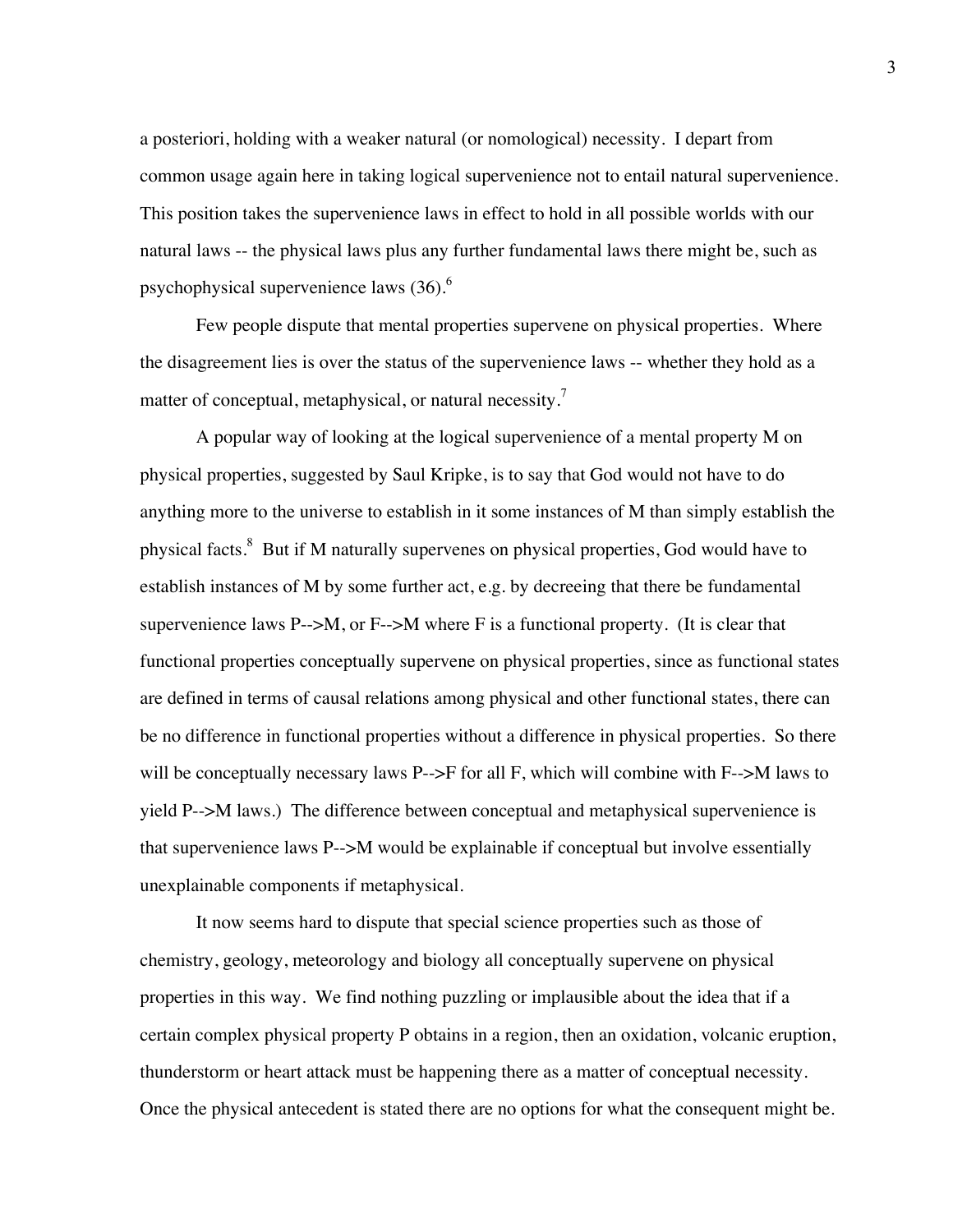Even God would be powerless to create any. The concepts given by the antecedent and consequent together with the particular set of physical laws seem obviously to determine a supervenience law once the special science concept is seen as structural or functional. So these supervenience laws do not supplement the fundamental truths about our world. God would not have to do anything beyond establishing all the physical facts of the universe in order to bring about oxidations, volcanic eruptions, thunderstorms and heart attacks, .<sup>9</sup>

Let us turn now to the mental properties. Many hold that intentional mental properties also conceptually supervene on physical properties (at least in the case of those intentional properties that make no reference to phenomenal properties). This may be because they believe intentional properties conceptually supervene on functional properties. For, as mentioned, it is clear that functional properties conceptually supervene on physical properties.

But many have argued against the conceptual supervenience of phenomenal properties on physical properties or, as I shall sometimes say, the conceptual supervenience of consciousness on the physical. And their arguments have been conveniently collected together and forcefully presented by Chalmers. Central among these is the idea that in the case of P->M laws in which M is a phenomenal property we find it all too easy to imagine P being instantiated but not M. For we may sometimes be able to imagine some other phenomenal property, and we can always imagine no phenomenal property at all. Such imaginability is then taken to imply conceptual possibility. Suppose, for example, that M is the property of being a sensation of greenness. It is then argued that any P-->M law cannot be conceptually necessary because it is imaginable and hence at least conceptually possible that P could be instantiated in worlds with our physical laws by something which is a sensation of <u>redness</u>, and that in these worlds people could accordingly have their phenomenal colour spectrum inverted relative to ours. Similarly it is argued that it is imaginable and hence conceptually possible that in a world physically identical to ours our twins have no sensations at all -- they would be what philosophers now call zombies.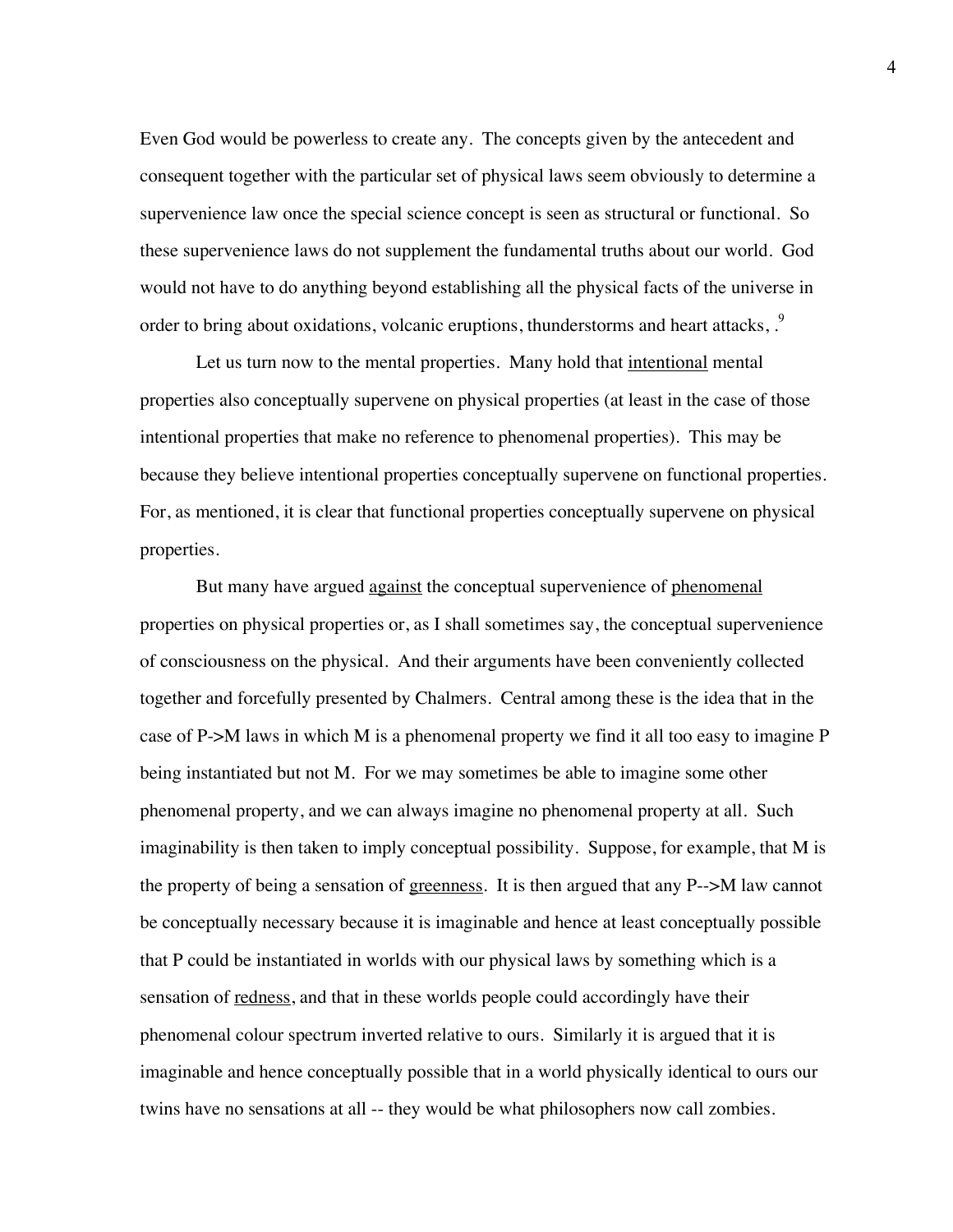This completes my initial presentation of the three candidates for the supervenience of consciousness on the physical, the general appeal of the position that all properties conceptually supervene on the physical, and the special difficulties conceptual supervenience faces with consciousness. I'd now like to set out what I take to be the most striking difficulties for the view that consciousness supervenes naturally upon the physical without being logically constrained by it -- the position adopted by Chalmers.

### 2.1 Difficulties for the Natural Supervenience of Consciousness without Logical Constraints

First, on the standard version of this view phenomenal properties are radically epiphenomenal in that there are logically possible worlds physically identical to the actual world but with all the consciousness removed. (This is a much stronger and seemingly less plausible epiphenomenalism than that frequently charged against nonreductive materialisms, regardless of the strength of their supervenience, on the grounds that they treat not mental states but their physical realisations as doing all the causal work.<sup>10</sup> For on those views there need be no logically possible worlds in which phenomenal states such as pains could be removed without removing their physical realisations.) Chalmers concedes that the epiphenomenalist nature of the standard version of his position is counterintuitive. But he takes it not to be a fatal flaw (160), and argues that epiphenomenalism can be avoided on the other version (153-5).

Second, if the distribution of consciousness in the world is not logically constrained by the physical but instead is governed by fundamental natural laws, then its actual location in the world amounts to an extraordinary unexplained coincidence. It is a coincidence, for example, that consciousness happens to be attached at the only place in which consciousness talk can be interpreted unproblematically as referring to consciousness. Chalmers formulates two plausible principles that he takes to serve as natural constraints on the fundamental laws of consciousness (in Chapter 6). These principles are (i) the coherence principle -- where there is consciousness, there is awareness, and where there is the right kind of awareness, there is consciousness, and (ii) the structural coherence principle -- structural features of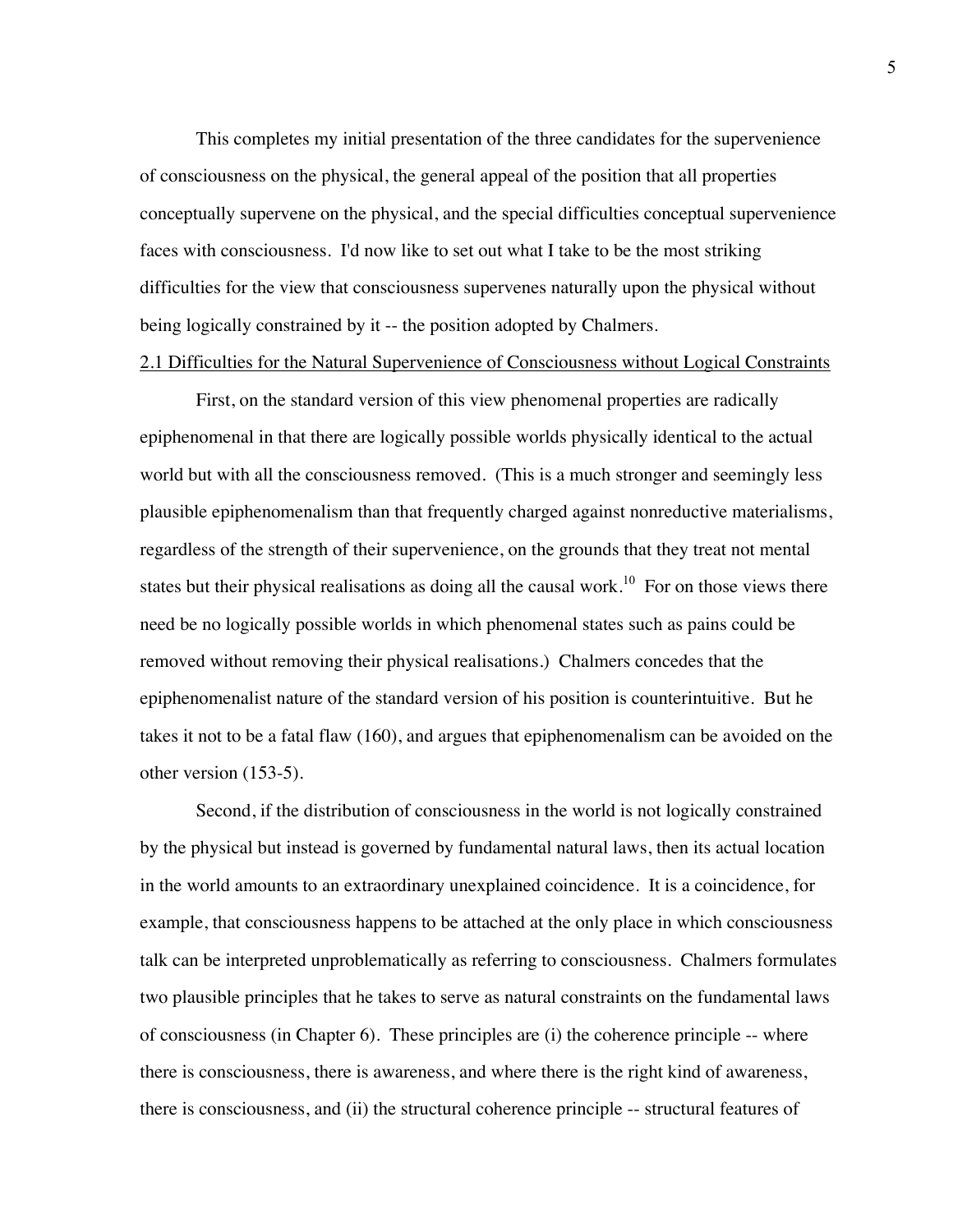consciousness correspond directly to structural features that are represented in awareness. Awareness Chalmers defines as a state 'wherein we have access to some information, and can use that information in the control of behaviour (28)'.

Consider first the plain coherence principle. Cast into theological language, Chalmers' view would allow that God could have attached consciousness to nothing at all or to anything he wanted, but of all the possible options he chose to attach it to awareness. Actual theists might herald this as a new argument for design.<sup>11</sup> A benevolent and hence non-deceptive God would have good reason to make consciousness and awareness cohere. But if we cannot assume a benevolent motive in selecting where to attach consciousness, and its attachment to awareness is governed by or derivable from a fundamental psychophysical or psychofunctional law of the universe, then this is a remarkable coincidence. What we have is a fortuitous association between consciousness and awareness, similar to Leibniz's psychophysical parallelism, and similarly in need of a benevolent God to make it credible. Likewise with the structural coherence principle. According to Chalmers we would have chance or divine design to thank or blame for the fact that our visual experiences exhibit the structure they do when we visit an art gallery.

One might respond that there is no extraordinary coincidence to be explained because in any world in which consciousness is attached to X it will seem particularly apt that it is so attached, purely because of familiarity. But it is questionable that it will seem that consciousness is attached to  $X$  at all, let alone that the attachment to  $X$  will seem familiar, in worlds physically and functionally identical to ours in which consciousness is attached to some X other than awareness. For example, in the world in which consciousness is attached to awareness in odd-numbered years and nowhere in even-numbered years, this alternation will go unnoticed and so will not seem familiar or apt.

Third, if phenomenal properties naturally supervene on physical properties, then there will be facts about phenomenal states which are not logically determined by physical facts about the universe. The physical laws and initial physical conditions of the universe will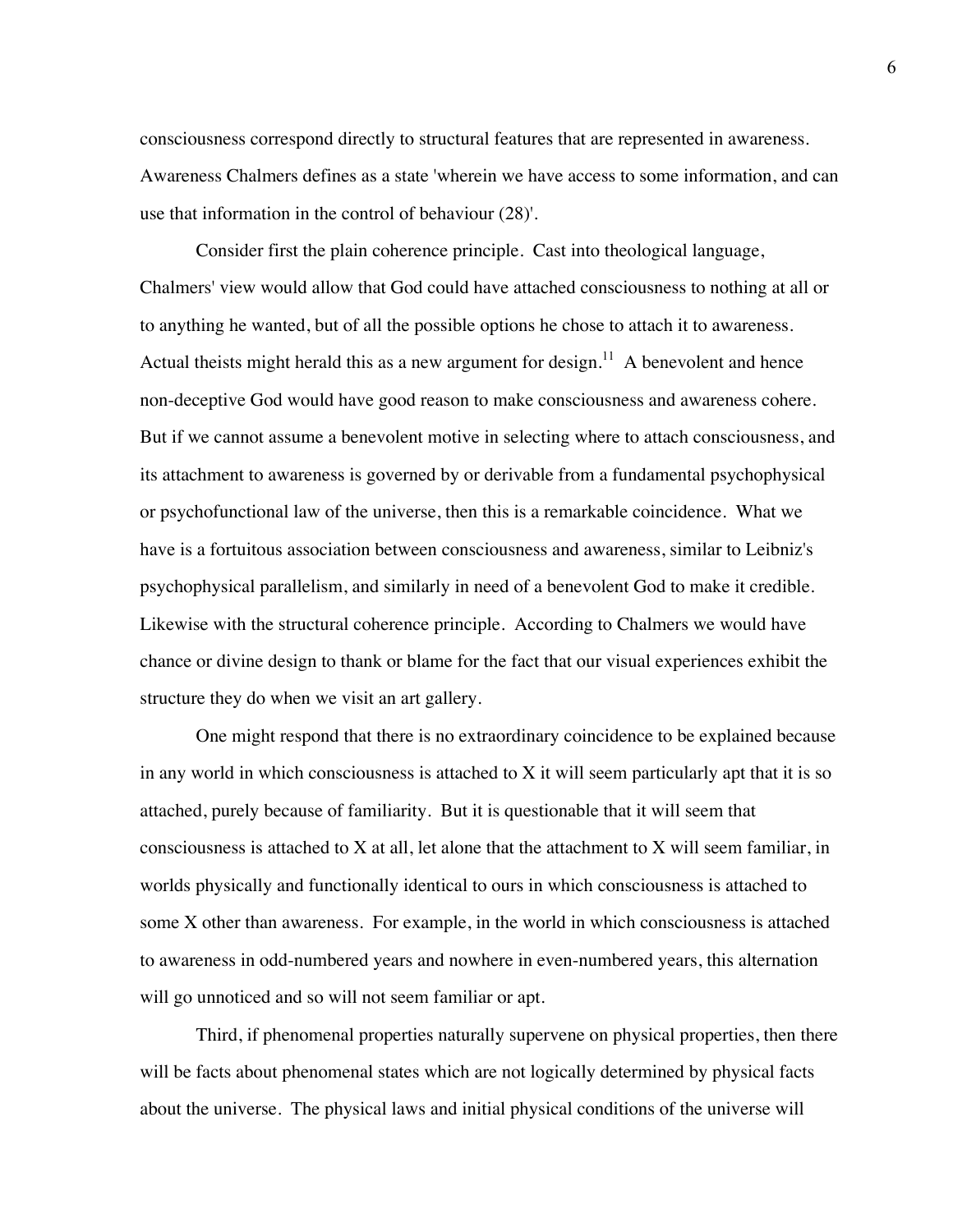then need supplementing with fundamental laws governing the distribution and character of consciousness in the world. As these supplements would be neither boundary conditions nor laws of succession but bridge laws, they would introduce an entirely new species of fact into the catalogue of fundamental facts governing our universe. And if, as Chalmers claims, they would be needed only to account for consciousness, this further reduces the plausibility that such a fundamental category exists.

A fourth difficulty, which I want to discuss in greater depth, is that these supplementary laws will be individually complex and extremely numerous, leading to a greater complexity in our picture of the universe. (If phenomenal properties do not even naturally supervene on physical properties, e.g. if there is spectrum inversion within our world, the picture of the universe will be still more complex as it will require perhaps individual statements of the presence of phenomenal states whenever they occur.) Chalmers recognises that the fundamental laws governing consciousness will have to be a simple set if his view is to be plausible. But he thinks they may well come to be seen as such. We can expect, he says, that these laws, like the fundamental laws of physics, could be written on the front of a T-shirt (214).

So let's consider how complex this set of fundamental laws will have to be. We need not assume that every phenomenal property must appear in the consequent of one of these laws. For example, we might exclude the property of being the taste of a nectarine, believing that it is analysable into the taste of a peach and the taste of a plum. Instead I shall begin by assuming that the consequents of these fundamental laws will be a set of fundamental phenomenal properties in terms of which all phenomenal properties can be derived. How many such fundamental properties will be needed to cover the entire phenomenal space of the universe? Perhaps a place to begin is to consider whether different sensory modalities can be covered by the same fundamental phenomenal properties. It is a commonplace that sensations of redness are not at all like sensations of the sound of a trumpet, and this reflection suggests we will at least need different fundamental phenomenal properties for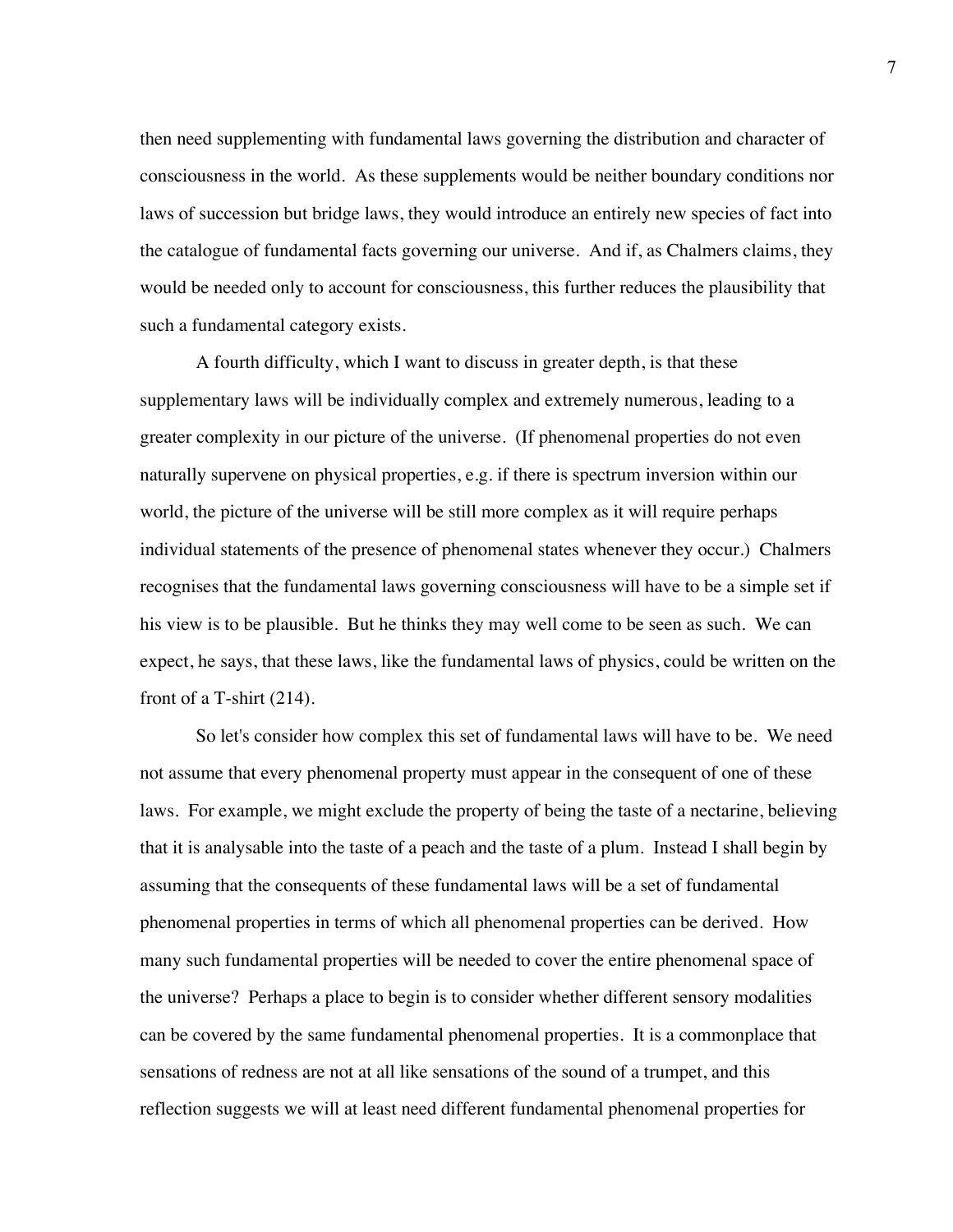different sensory modalities. There are at least five human sensory modalities. And we can expect to keep counting to cover the variety of sensory modalities existing in terrestrial and extraterrestrial creatures, actual and possible.

Now consider the number of fundamental properties that will be required for each sensory modality. Beginning with human taste, we know that the great variety of what are commonly thought of as discernible tastes are really influenced by the sense of smell. But setting aside the influence of smell, it was thought until recently that all human tastes could be reduced to four -- salty, sour, bitter, and sweet. If this were right, then these four properties would be all that are needed to represent the phenomenal space of taste. At any rate it is hard to see how some more frugal and primitive set of phenomenal properties would allow us to derive these four cardinal tastes. So it appears that there will be at least four fundamental properties needed for human taste. Now think of the different kinds of smells that humans can recognise (and we know that many animals are much more discriminating). It is unlikely that they can be systematised into a small class of primary smells in terms of which all smells can be analysed. And moving on to more complex sense modalities, it looks as though for humans alone there will be an enormous number of fundamental phenomenal properties. The nineteenth century psychologist Edward Titchener counted 44,345 fundamental sensations using a method of introspection.<sup>12</sup> Although we might be able to quibble with this figure, we can expect that the number would be much higher if it is to include the phenomenal properties of nonhuman animals, extraterrestrials, and possible creatures.

So if the fundamental laws governing consciousness have fundamental phenomenal properties as consequents, there will need to be at least as many fundamental laws as there are fundamental phenomenal properties, and this will be a large number. But will there need to be any more than one fundamental law for each fundamental phenomenal property? To answer this we need to turn our attention to the antecedents of these fundamental laws. If these antecedents are to be couched in fundamental physical vocabulary, then according to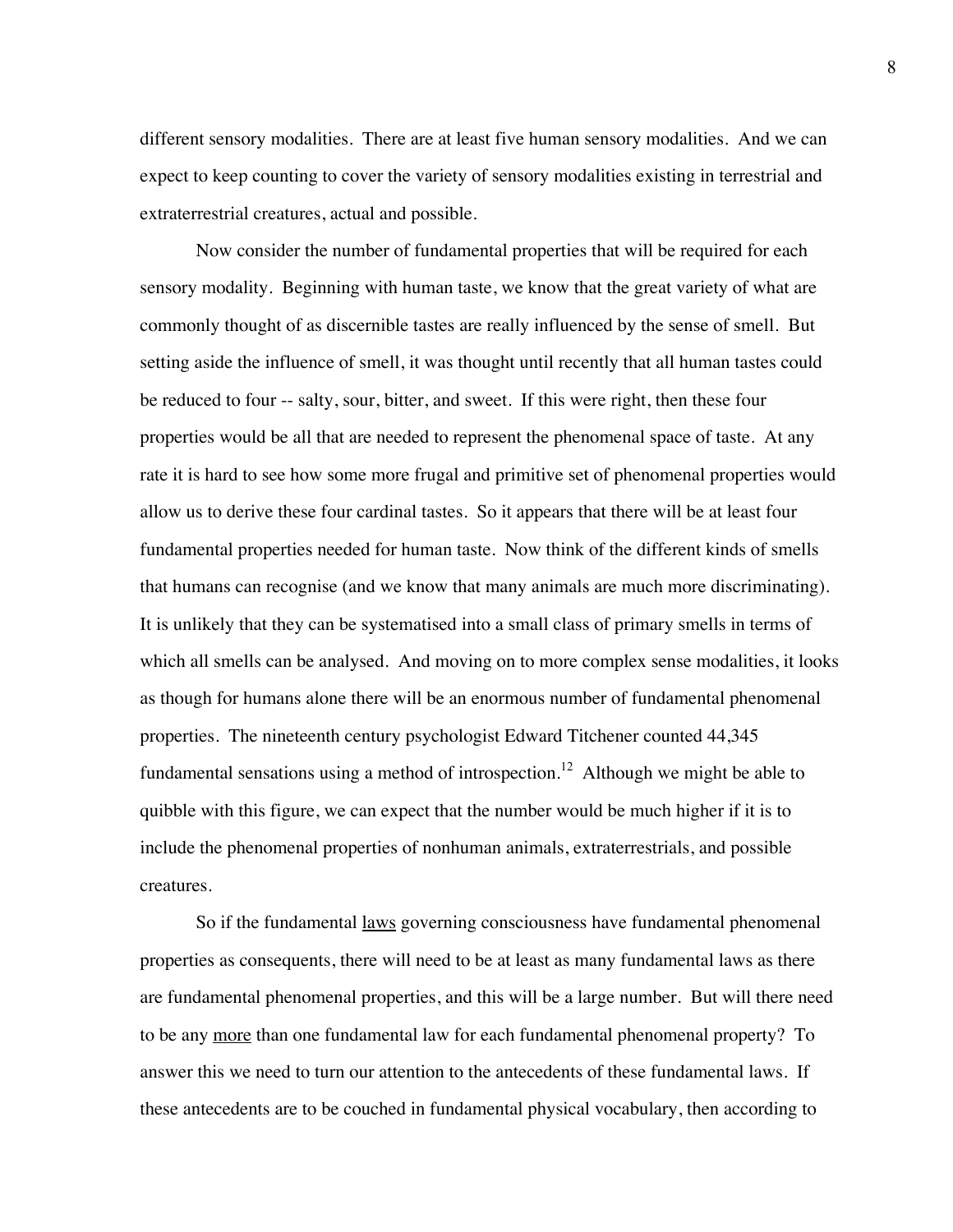the widely accepted view that phenomenal states are multiply physically realisable, it would be very unlikely that there would be only one such physical antecedent P, for a given M, that could appear in a fundamental psychophysical supervenience law P-->M. Rather, it appears that if the fundamental laws governing consciousness have antecedents drawn from fundamental physical vocabulary, there will be many different fundamental psychophysical laws for every fundamental phenomenal property.

Chalmers doesn't think we are in a position yet to say much about how the fundamental laws governing consciousness will look. But he says they will be constrained by a principle of organizational invariance holding that if there is a functional isomorph of a conscious system, then it will have the same sort of conscious experiences (249). This tells us at least that the fundamental laws of consciousness needn't have fundamental physical antecedents, but need only have functional (or higher-level) antecedents. So the fundamental laws of consciousness might take the form F-->M, where F is a functional property. And assuming there are a multiplicity of P realising a given F, a multiplicity of nonfundamental P- ->M laws will be derivable. But making the fundamental laws of consciousness psychofunctional laws would not be a whole lot better from the standpoint of simplicity. For it is increasingly held that functionalism faces multiple realisation problems of its own.<sup>13</sup> There appear to be a number of choices of inputs and outputs with which to construct functional properties, and even when such a choice is fixed there appear to be a multiplicity of functional properties that are sufficient for a given phenomenal property. It is unlikely, for example that a single functional property suffices both for your having a sweet-tasting sensation and for mine, because the having of this sensation can be expected to be connected, in a way that a functional characterisation must capture, to a cluster of beliefs not all of which we share. So it appears that there would be many more than one psychofunctional fundamental law needed for each fundamental phenomenal property.

A problem with fundamental laws of this form is that they fail to reveal what physical or functional properties determine nonfundamental phenomenal properties, and thus they fail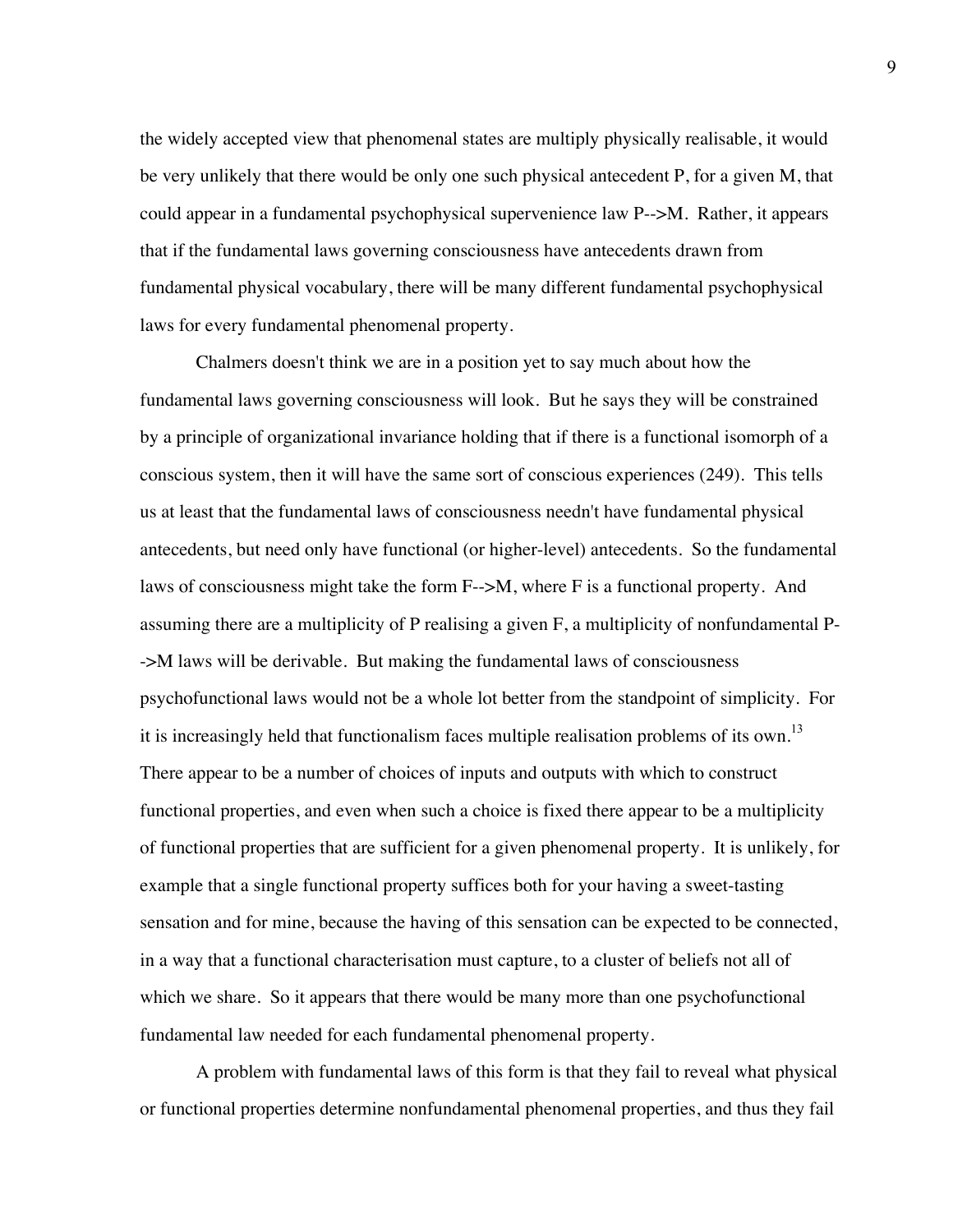to cover all of phenomenal space. Rather than having a mapping onto the sensation of sweetness, for example, we need a mapping onto the sensation of sweetness of degree x, where x is a numerical variable. The degree of sweetness will be presented in the law as a function of variables occurring in the antecedent. If these variables are such as occur in physical and functional properties (e.g. voltage of an electric current, loudness of a scream), we can expect there to be a great many of them in each such law. Perhaps there will be fewer variables needed if instead of physical or functional properties we have some higher-level properties supervening on functional properties or, as Chalmers suggests, informational properties. But this is highly speculative. It should also be noted that although we can be confident that there are individual laws of the kind considered earlier for each degree of sweetness, there is no guaranteeing that there will be a single law using a variable ranging over degrees of sweetness that can replace such a system of laws.

We can now present the set of laws using numerical variables as a single law mapping a multi-dimensional nonphenomenal space into a multi-dimensional phenomenal space. And this may allow for some simplification if, for example, the function of variables yielding degree of sweetness is the same as, or related to, the function of variables yielding degree of loudness. However, even given the greatest conceivable simplification -- if each phenomenal parameter were to be presented as the same function of some set of nonphenomenal parameters -- we would still need to know for each fundamental phenomenal parameter, which set of nonphenomenal parameters it is a function of. This would still suggest a very implausible addition in complexity in our picture of the universe. For there would still be an enormous number of fundamental phenomenal parameters, and hence effectively an enormous number of individual laws. And the antecedents of these laws, if physical or functional, would very likely contain a great many variables. The complexity is both ontological and explanatory because it concerns both the contents of the universe - fundamental laws and properties -- and what is unexplainable about it. This view certainly fails the T-shirt test.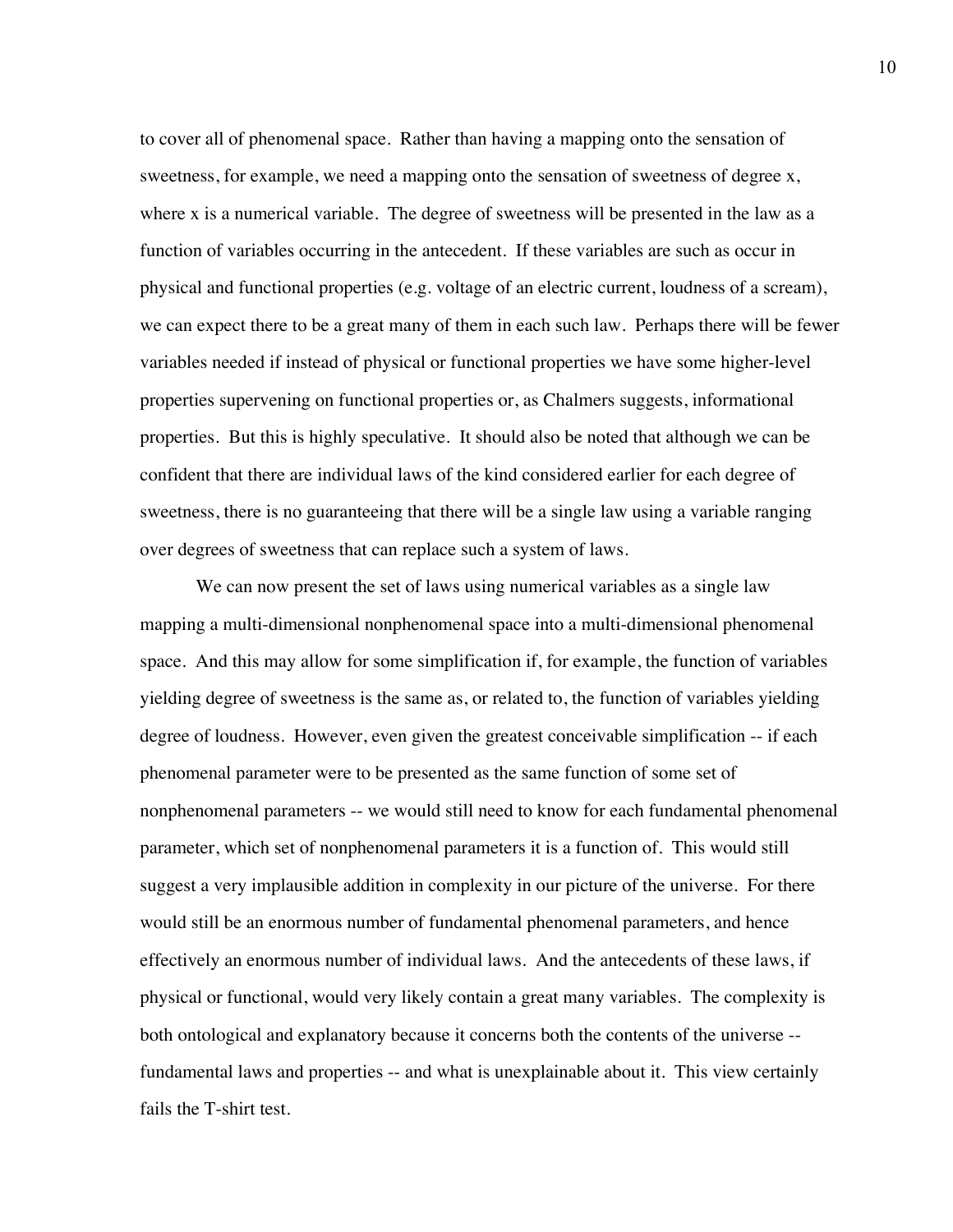One response Chalmers might make is to say that all phenomenal properties may be derivable not from what I've called fundamental phenomenal properties, but from some new kind of property that's neither mental nor physical, which he calls protophenomenal. The fundamental laws would then need only to connect physical and protophenomenal properties. And there might then be just a few such protophenomenal properties and hence just a few fundamental laws governing consciousness. This he concedes is pure speculation as we have no inkling what such a protophenomenal vocabulary would look like (127) and thus how the phenomenal vocabulary would be derivable from it. I think it is clear that any view that does not depend on accepting these yet to be articulated protophenomenal properties has a great advantage over a view which does require them.

### 2. 2 Some Logical Constraints on Consciousness

Having pointed out these problems for the view that consciousness is not logically constrained by the physical, I now wish to offer some positive demonstrations of logical constraints.

It may be hard to show that an inverted colour spectrum is logically impossible, but an extreme analogue of colour inversion can be shown logically impossible. Consider a world physically and functionally indistinguishable from the actual world in which the sensations of pleasure and pain are switched, so that the phenomenal feel of pain is associated with functional states of attraction, and the phenomenal feel of pleasure is associated with functional states of avoidance. In that world torture would be ecstasy and orgasm would be excruciating. Is such a world logically possible?

What are we to suppose happens in the pleasure/pain inverted world when our twins there produce marks and sounds 'I am in pain' and 'the quality of the experience I am having now is appropriate for my activity of avoiding such an experience'? Ex hypothesi such creatures are conscious. And if we understand introspection to be the process by which reflection upon one's phenomenal states issues directly in beliefs about them, these creatures are genuinely introspecting. Yet they do not notice that their orgasms are excruciating. For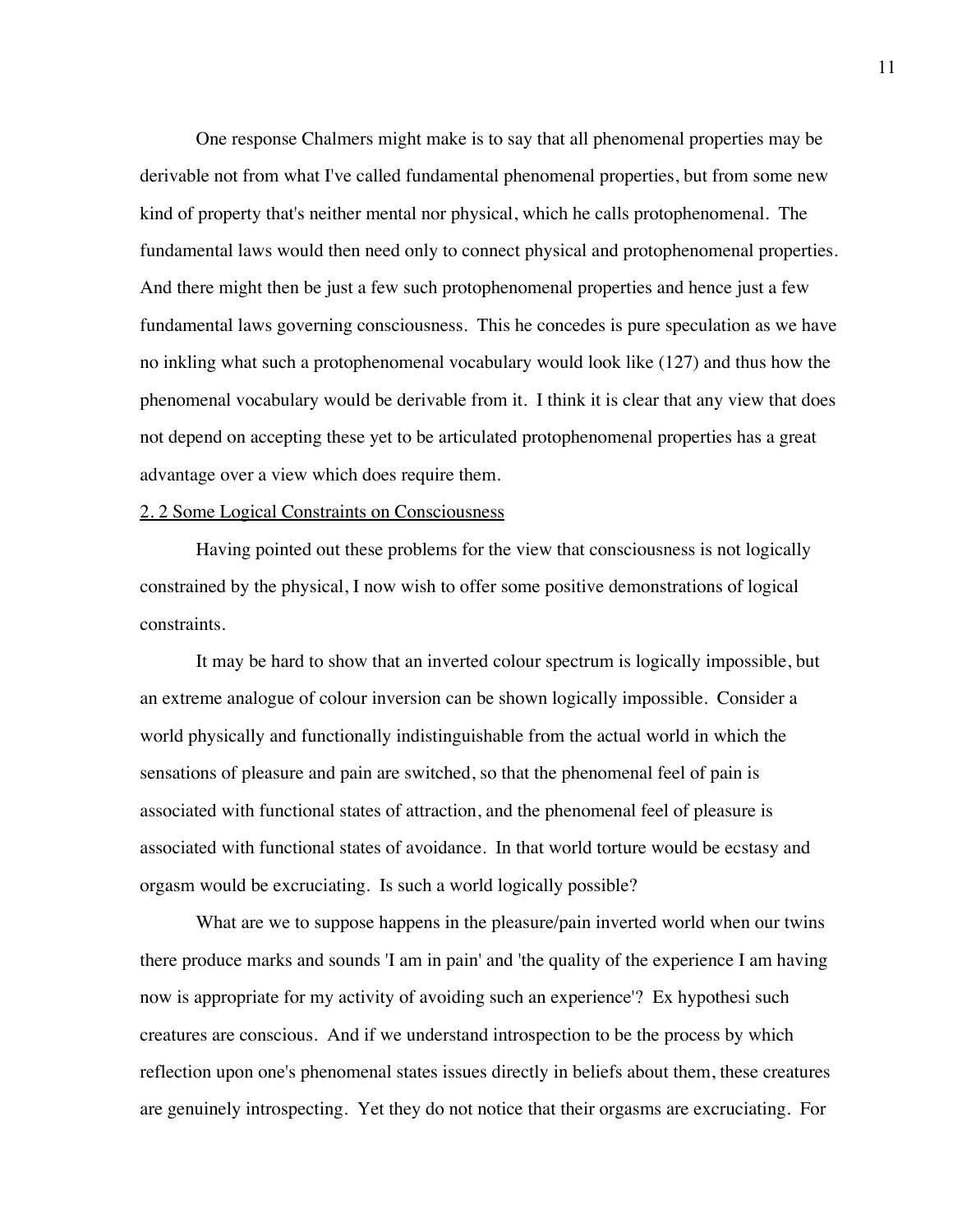it is unlikely we could find a plausible interpretation of their speech which would indicate otherwise. For example, if we took their 'pain' to refer to pleasure, and construed their 'appropriate' as meaning inappropriate, it is doubtful we could preserve the plausibility of our interpretation of their other utterances. And in any case, we would expect their noticing this misfit to show up in their nonverbal behaviour as well. Yet they resolutely stick to their ways, choosing orgasm over torture. Any unexpressed thoughts that there is something strange about their phenomenal experience would be detectable as brain activity, and ex hypothesi they are identical to us in this respect. So they do not notice the inappropriateness of the quality of their pains and pleasures.

Now I take it that we are certain that we do not inhabit such a world, because on at least some occasions in which we are in pain we are certain that the sensation we are experiencing is not a pleasant one. And I take it that this certainty is a special feature of pleasure/pain inversion that does not apply to colour spectrum inversion. We recognise that the phenomenal quality of pain is appropriate for flinching and avoidance behaviour in a way that is not just a matter of familiarity. It is unlike the case in which we familiarly associate the phenomenal quality of a sensation of redness with looking at ripe tomatoes. So because on some occasions in which we are in pain we can recognise that our sensations are appropriate for avoidance behaviour, we are certain that we are in pain.

But rational reflection upon the failure of our pleasure/pain inverted twins to notice the inappropriateness of their pains should lead us to question our claims to certainty. On occasions in which we are certain we are in pain, we must be certain we are not in the pleasure/pain inverted world. In order to have this certainty we must either be certain that the pleasure/pain inverted world is logically impossible, or be able to point to some difference between us and our twins that we are certain of that would justify our certainty that we are not in the pleasure/pain inverted world. What could this be? It cannot be that we are directly acquainted with our experiences, for ex hypothesi they are too. Nor can it be that we believe we are directly acquainted with pain, for ex hypothesi the same is true of them.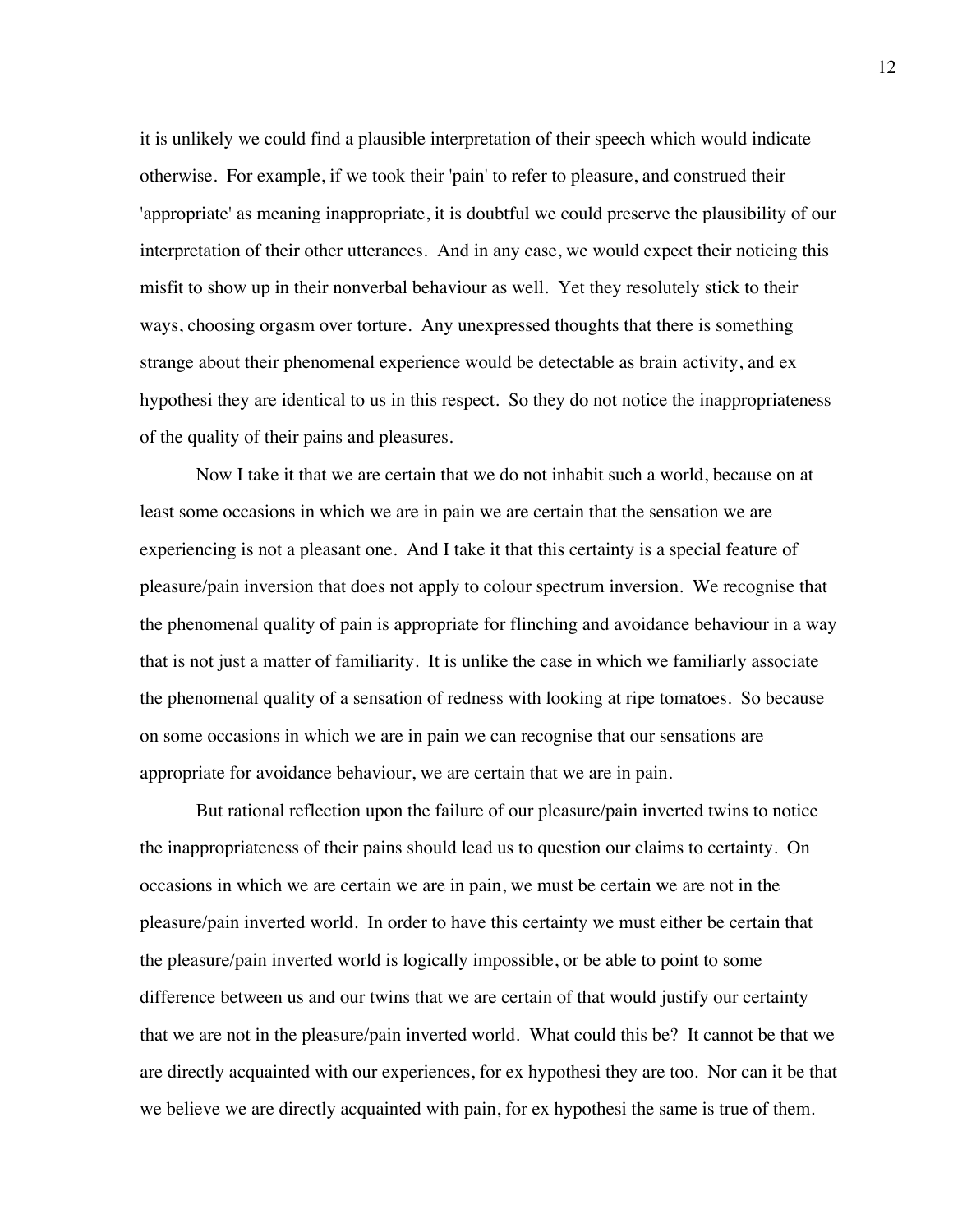Nor can it be any combination of our beliefs for they will have the same beliefs as we do. Nor can we say it is the fact that we are directly acquainted with pain while they are directly acquainted with pleasure, for it is the certainty of our beliefs that we are in pain that is at issue. And for this reason also it could not be a combination of any of our beliefs together with the fact that we are directly acquainted with pain.

In the absence of such a difference between us and our twins that would justify our certainty that we are not in the pleasure/pain inverted world, the only way we can be justified in this certainty is by being certain that the pleasure/pain world is logically impossible.

Does a similar argument undermine the logical possibility of the zombie world -- by which I shall mean the world physically and functionally identical to ours but devoid of any consciousness? Our certainty from introspection that we are conscious would be undermined by the reflection that we are certain of no significant difference between us and the zombies which could justify our certainty that we are not in the zombie world. But there are differences between the zombie and pleasure/pain inverted worlds that might be exploited to block the argument in the zombie case. It might be argued that beliefs that one is conscious are incorrigible while beliefs that one is in pain are not. And it might be argued that while our pleasure/pain inverted twins have beliefs that they are in pain, our zombie twins lack beliefs that they are conscious, because there is no consciousness in their world.

We might try working our way to the logical impossibility of the zombie world by considering successive worlds with more and more of the phenomenal character removed from them. Consider first a world indistinguishable from ours except that with regard to pleasure and pain all experiences have a phenomenal quality we would describe as neutral. Such a world would be ruled logically impossible for the same reasons as the pleasure/pain inverted world. Now imagine a world in which, in addition, visual fields are always a blank grey, yet when people reflect on their grey visual experiences, they report them as having a colourful and complex content and make extensive use of what they report in their actions. This too would be ruled out. And by progressive steps one could eventually rule out the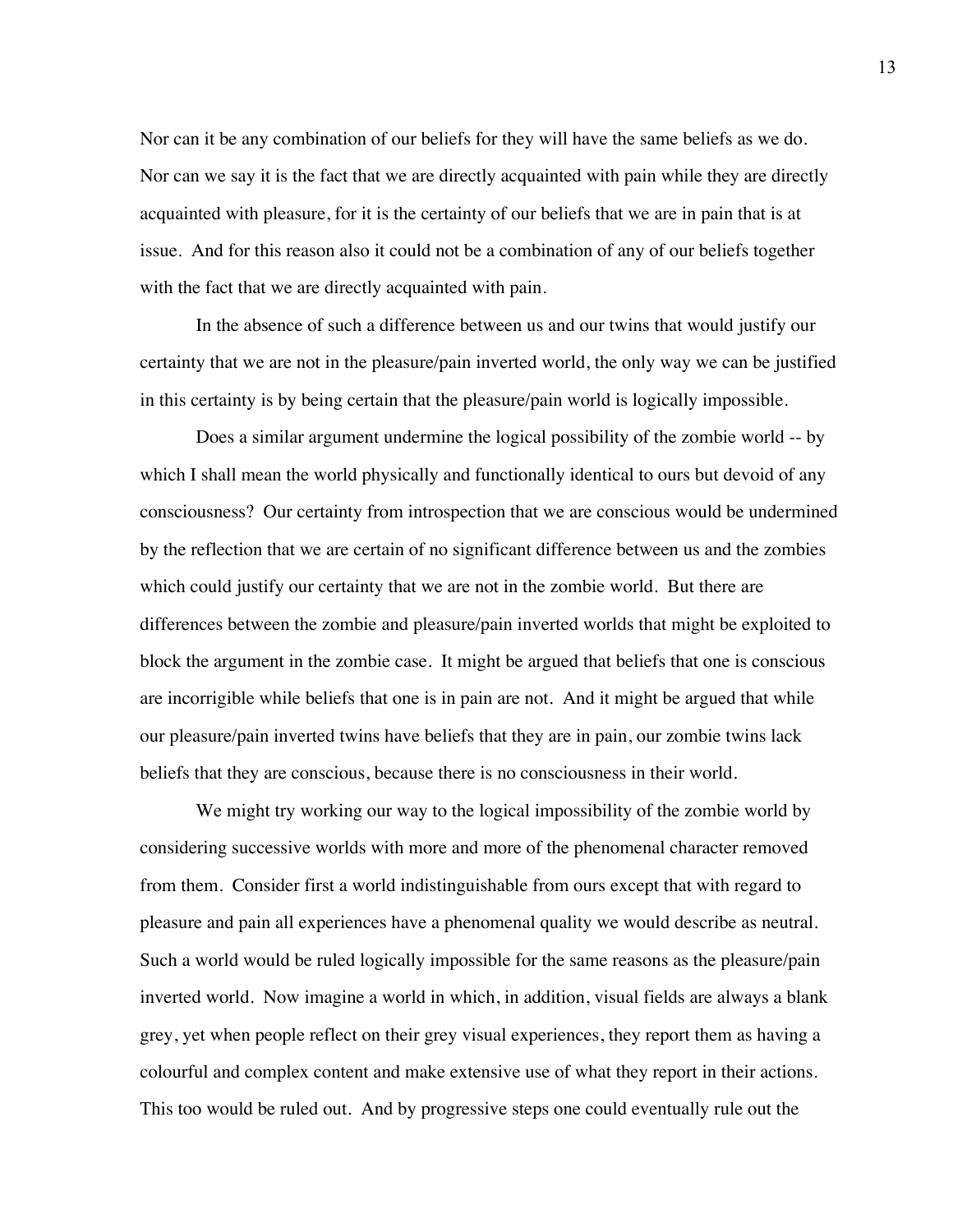world physically indistinguishable from ours but in which all experiences have a bland neutral quality. Call this the bland world. But it seems we can get no closer to eliminating the zombie world by removing any more phenomenal character. We can imagine partially zombie worlds in which one of the sensory modalities is zombified, e.g. one in which instead of visually experiencing a grey field people have no visual experiences at all. But then they couldn't be said to be introspecting when they report seeing their way through a busy street, for although they are conscious they are not having any visual experiences. So partially zombie worlds cannot be ruled logically impossible by the same arguments that ruled out the pleasure/pain inverted world.

For a further logical constraint, let us consider Chalmers' own scenario of the dancing qualia world, which he describes as 'so extreme that it seems only just logically possible (269)'. In this world, people's phenomenal states alternate back and forth between phenomenologically distinguishable states, e.g. between a sensation of redness and a sensation of greenness, perhaps every few seconds, without any change in physical and hence functional state. In such a world, someone looking at a field of grass is actually having a sensation of greenness for one second then a sensation of redness for the next second and so on alternating back and forth. Because this world is physically and functionally indistinguishable from ours, the person gazing at the field does not behave any differently as a result of seeing these alternating colours. He utters such words as 'That's a fresh green', just as I do. Now if this is logically possible, then the question arises how you and I can be sure that we are observing steady colours rather than alternating colours. As we are uncertain of any significant distinction between ourselves and our twins in the dancing qualia world, it seems that we must conclude that we cannot be certain that we are not in the dancing qualia world. But I think it is essential to our understanding of having a colour sensation, and experience in general, that we can be certain of whether a major change in our experience has just occurred. I think we are certain from introspection and intellectual reflection about various features of the quality of our experience not just at a mathematical instant but also for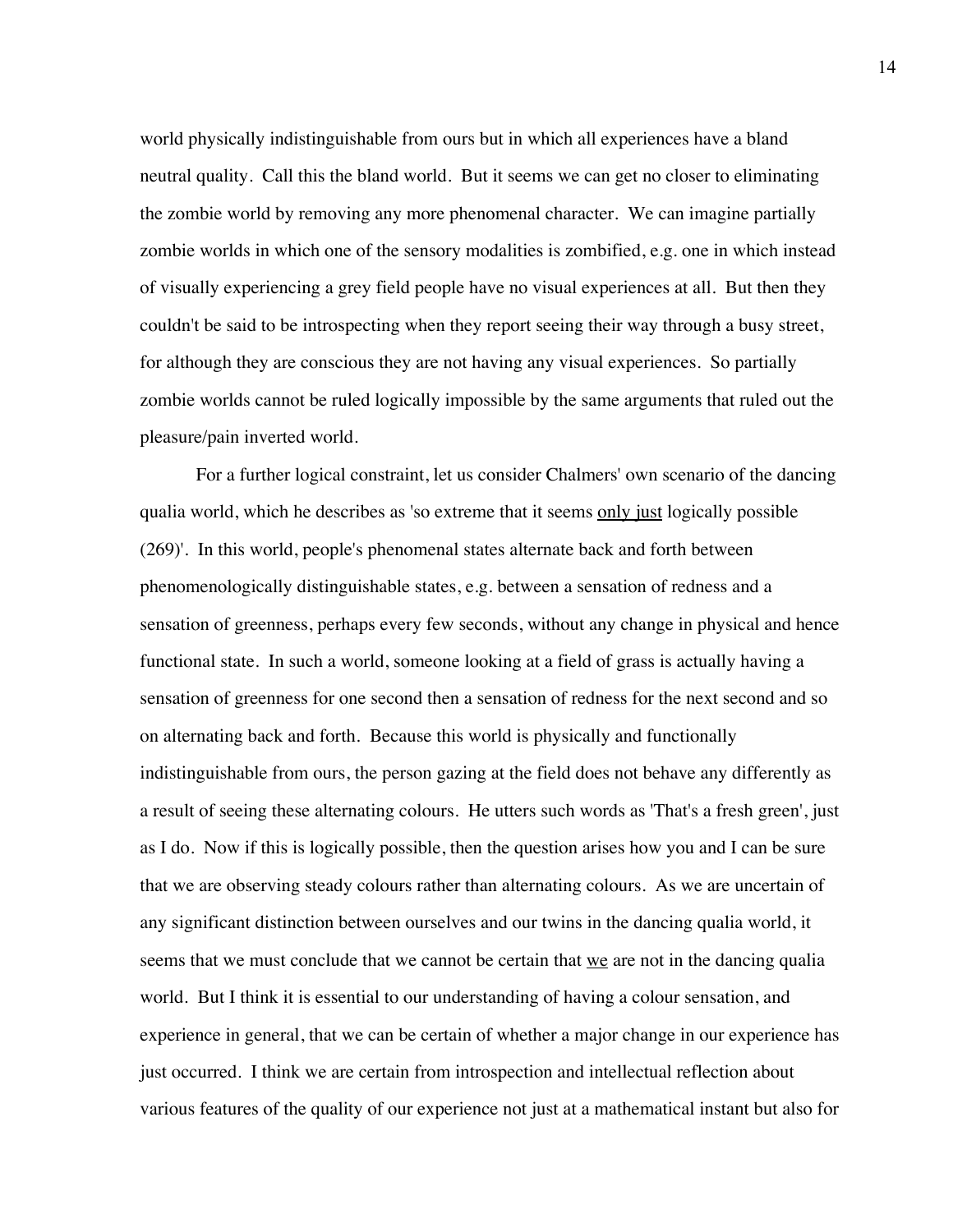a period of time. This is because even the quickest thoughts take time -- long enough for changes in one's experience to be apparent. While the duration of the specious present is undoubtedly a feature of the content of our thoughts, I take it also to be an essential feature of the thoughts themselves. Descartes' evil demon could not create a world in which there is a thought but no passing time.

Chalmers himself says that 'if we are to suppose that dancing qualia are naturally possible, we are led to a worrying thought: they might be actual and happening to us all the time (269).' While he uses this worrying thought to establish the natural impossibility of dancing qualia, I am arguing that it should lead us to reject the <u>logical</u> possibility of dancing qualia. To the idea that reflection on dancing qualia might be used to establish logical impossibilities Chalmers offers two responses (274). First, he says that it is disputable 'that it is constitutive of qualia that we can notice differences in them'. I have effectively been arguing that we should take it to be a constitutive feature of qualia that we can notice some changes in them. I shall be mentioning his second response later.

One might now seem to see a way of challenging the logical possibility of zombie worlds by constructing a variant of the dancing qualia world in which the phenomenal quality flickers back and forth with the absence of any phenomenal quality. In such a world people alternate between conscious and zombie phases. This flickering qualia world can be ruled logically impossible using the same kind of argument that ruled against the logical possibility of dancing qualia: We are not certain of any difference between ourselves and our twins in the flickering qualia world that would ground our certainty that our states of consciousness have endured through time. Yet our current specious present is long enough for us to be certain that we have been conscious during that time interval. We couldn't be certain of this if we weren't certain either that we can distinguish ourselves from our twins in the flickering qualia world or that the flickering qualia world is logically impossible. So the flickering qualia world is logically impossible. And we can play with the duration of the periods in which consciousness is switched on in this thought experiment, taking as an extreme example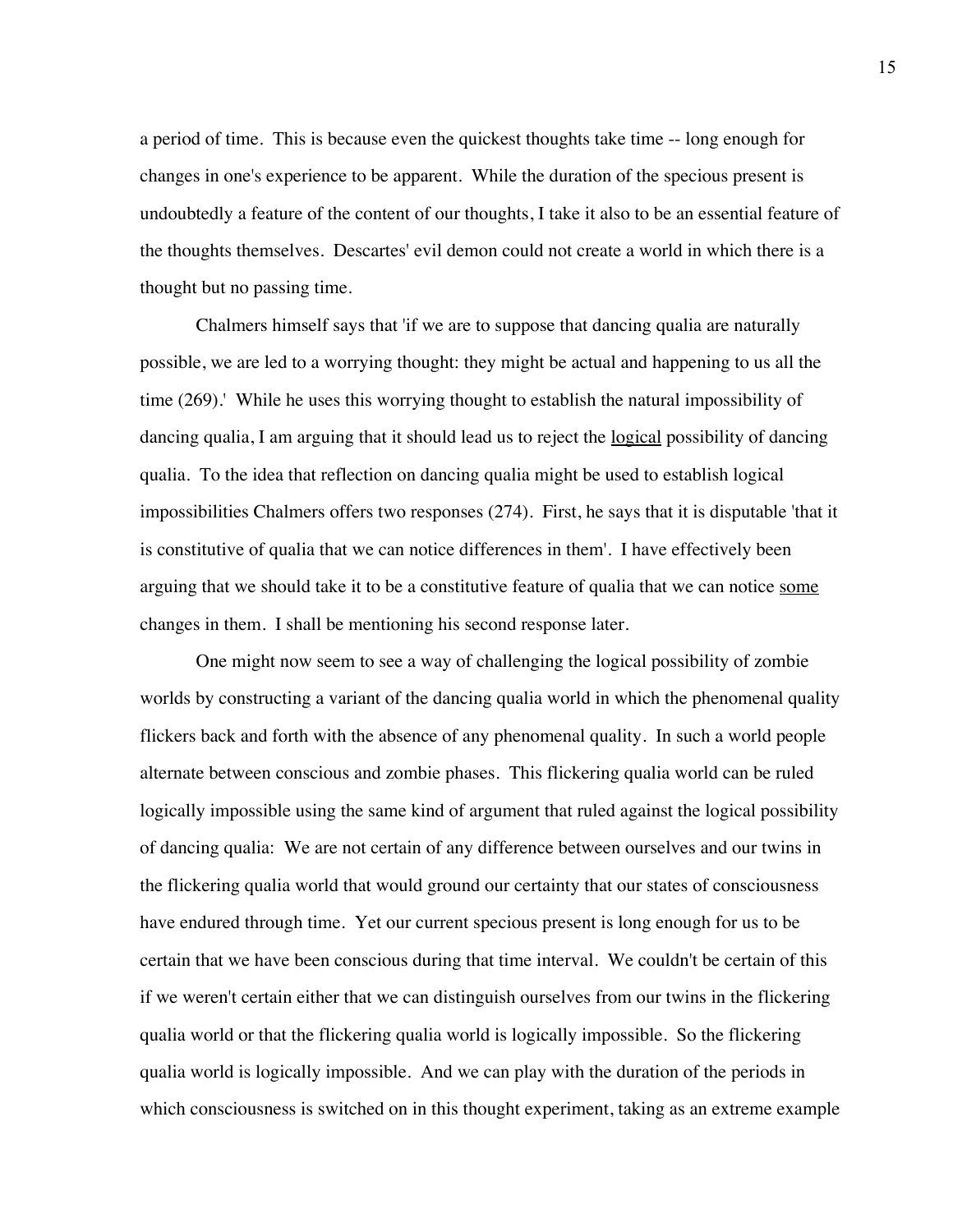the world in which I am conscious for a short period of time and the rest of the world is completely zombified. This world is logically impossible and perilously close to the zombie world. But again the zombie world itself escapes dismissal by this kind of argument.

To summarise, we may distinguish a strong denial of the logical supervenience of consciousness on the physical from a weaker denial. The strong denial is the position taken by Chalmers that the distribution of physical and hence functional properties imposes no logical constraints upon the distribution of phenomenal properties in the world. Once God has created the physical facts he is at total liberty to paint in phenomenal states if and wherever he wishes. On such a position, all I could be certain of from introspection is that I am conscious at a mathematical instant in time. I could not be certain from introspection that my stsate of consciousnes endures through time, or of anything about the phenomenal quality of my current conscious state. Nor could I be certain of the structure of my current conscious state, for I could not be certain I do not inhabit the bland world. There is a sense in which this would not be taking consciousness seriously. I find it an immensely counterintuitive position.

#### 3 Arguments for the Logical Supervenience of Consciousness

The weaker denial of logical supervenience asserts that the distribution of phenomenal properties is logically constrained but not logically fixed by the distribution of the physical and hence functional properties in the world. This position would also count as natural supervenience since the fixing of phenomenal properties, within the constraints imposed by logical factors, would be natural. God would have more to do after establishing the physical facts of the universe in order to fix the phenomenal facts, but his hands would be at least somewhat tied -- he would be limited in his choices of where to paint in phenomenal states, and of the quality of those phenomenal states in given circumstances.

How plausible is this view that there are logical constraints on consciousness but limited ones which do not extend so far as to yield the logical supervenience of consciousness? Let us begin by considering whether any further logical truths might be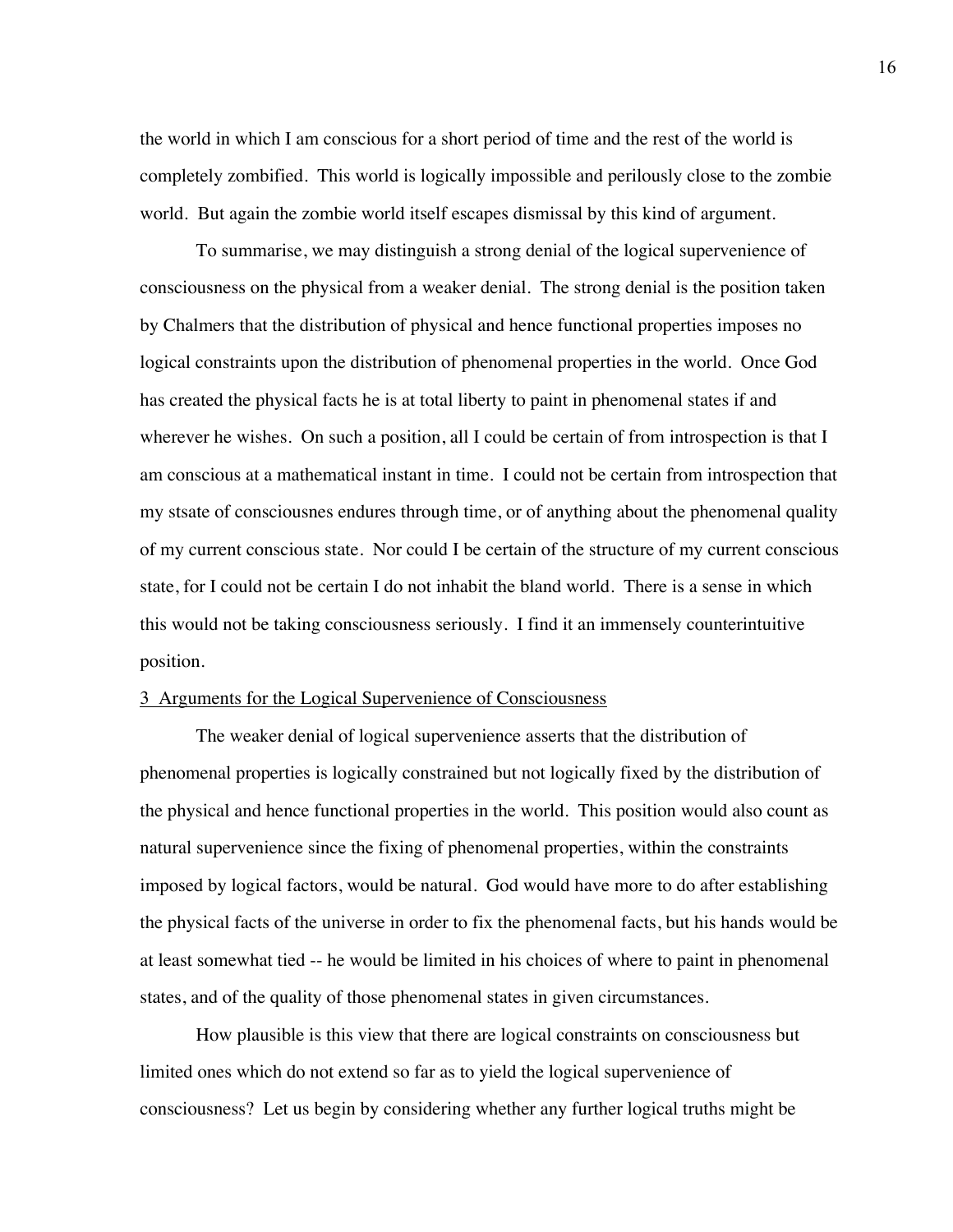thought to follow from the logical impossibility of the pleasure/pain inverted world and the dancing qualia world.

From the logical impossibility of the pleasure/pain inverted world it follows that there could not be a logically possible world in which someone is in the very same physical state I am in when I am in pain but who is experiencing pleasure. From this it can be inferred that for those physical states I have been in on occasions in which I have been in pain, anyone in that physical state will experience an unpleasant sensation if she experiences any sensation at all. The qualification 'if she experiences anything at all' is needed because we have not ruled out the possibility of zombies in the same kind of physical state I am in who experience nothing at all. Let us make the further plausible assumption that a mere physical difference that makes no fine-grained functional difference cannot ground a difference in what a person is certain of that she might use to distinguish herself from her pleasure/pain inverted twin. Then returning to the theoretical standpoint of this paper, in which some kind of supervenience is being assumed, we can now assert

(A) For any instance in which someone is in pain, there is a fine-grained functional state F such that she is in F, and it is logically necessary that anyone in F experiences a phenomenal state within a certain range (e.g. unpleasant) if she experiences any phenomenal state at all.

For if it were not logically necessary, a person in pain introspecting could not be certain whether she was not actually experiencing the greatest of pleasures.

(A) rules out the logical possibility of the pleasure/pain inverted world. But so would (A') in which generalisation is made to include all phenomenal states:

 $(A')$  For any instance in which someone is in a phenomenal state M, there is a finegrained functional state  $F$  such that she is in  $F$ , and it is logically necessary that anyone in F experiences a phenomenal state within a certain range of M if she experiences any phenomenal state at all.

The thought experiment obviously endorses (A') in the case where M is pain or pleasure. But it seems reasonable to extend it to other phenomenal states. For example, we might agree that an analogous thought experiment shows that a world in which visual sensations are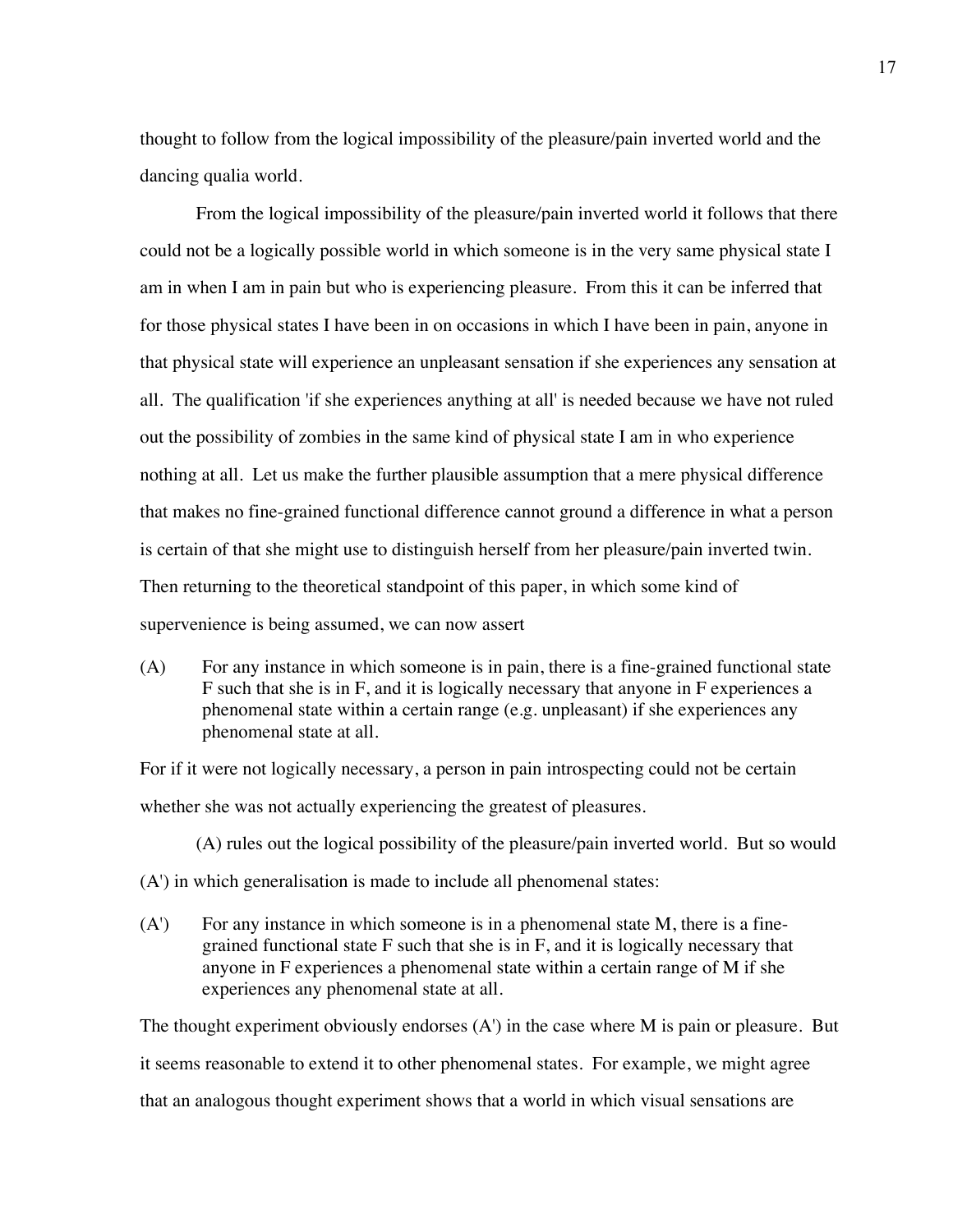replaced by a space of painful sensations is ruled out, so that for visual sensations, the range of phenomenal states fixed by  $F$  in  $(A')$  at least excludes painful ones. In effect  $(A')$  derives from the thought that for every kind of phenomenal state we can be in, there are limits to the degree we can be mistaken about its qualitative character.

Now consider a stronger condition that would also rule out pleasure/pain inversion, in which generalisation is made to include all possible experiencers, and the range of phenomenal states is replaced by a single phenomenal state:

(A'') For any instance in which something is in a phenomenal state M, there is a finegrained functional state F such that it is in F, and it is logically necessary that anything in F is in M if it is experiencing any phenomenal state at all.

(A'') is simpler and less arbitrary than (A') and in this respect is more plausible as a logical truth. But in both departures from (A') it clearly goes beyond what is revealed by the thought experiment. It applies to primitive experiencers who are unable to introspect (if there are any). And it claims that it's logically impossible to be in the same functional state that one is currently in, yet in a different phenomenal state. This would rule out spectrum inversion, and we do not yet have a thought experiment to accomplish this. However, the logical possibility of spectrum inversion, and hence the falsity of  $(A<sup>n</sup>)$ , cannot be established by mere reflection. I shall return to this when discussing conceptual necessity.

A stronger claim still can be obtained by dropping the 'if it is experiencing any phenomenal state at all' from (A''), yielding the thesis of logical supervenience of consciousness on the functional:

(LSC) For any instance in which something is in a phenomenal state M, there is a finegrained functional state F such that it is in F, and it is logically necessary that anything in F is in M.

(LSC) would be favoured over (A'') on grounds of simplicity, and unlike (A'') it would even rule out zombie worlds.<sup>14</sup>

Turning now to the logical impossibility of the dancing qualia world, a similar argument shows that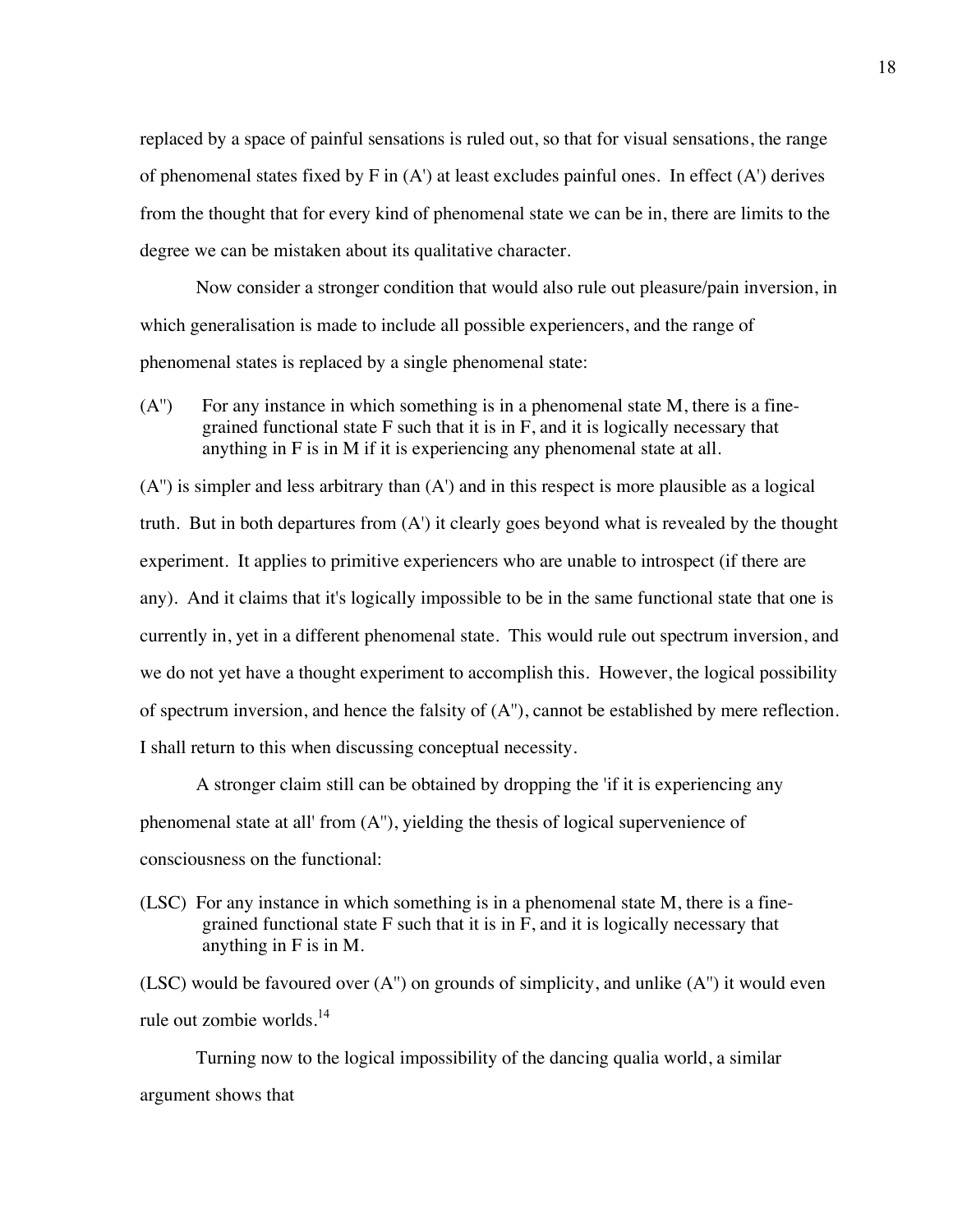$(B)$  For any instance in which someone is in M, there is a fine-grained functional state F such that she is in F, and it is logically necessary that if anyone in F is in phenomenal state M at a certain time, then for a time shortly beforehand during which she is continuously in F, she is in a phenomenal state not very different from M.

For if it weren't logically necessary, one couldn't be certain when experiencing a phenomenal state that it hadn't just changed greatly.

(B) explains the logical impossibility of dancing qualia. But so too would stronger conditions which entail (B). Generalise (B) to apply to the person at all times at which she is in F, replace 'not very different from M' by 'M', and we get  $(B')$ :

 $(B')$  For any instance in which someone is in M, there is a fine-grained functional state F such that she is in  $F$ , and it is logically necessary that if anyone in  $F$  is in phenomenal state M at a certain time, then at all other times at which she is in F, she is in M.

Both (B) and (B') would rule out dancing qualia without ruling out spectrum inversion within a world. (B') goes beyond what is revealed by the thought experiment, but is to be favoured on grounds of nonarbitrariness.

Now generalise (B') in two different ways to apply to all experiencers and we get

(B''):

 $(B'')$  For any instance in which something is in M, there is a fine-grained functional state F such that it is in  $F$ , and it is logically necessary that if anything in  $F$  is in phenomenal state M at a certain time, then anything in F at any time is in M.

(B'') effectively says that the laws governing a world must consistently assign the same phenomenal state to a given functional state, but a different pairing of functional and phenomenal states is possible for other worlds. This would rule out worlds containing zombie and nonzombie twins and spectrum inversion within a world, but not the zombie world or spectrum inversion across worlds. Again this goes well beyond what is revealed by the original thought experiment, but is favoured on grounds of nonarbitrariness. Earlier I mentioned that Chalmers has a second response to objections to the logical possibility of dancing qualia. It is that even if dancing qualia were logically impossible, this might establish the logical necessity expressed in (B'') but it would establish no more.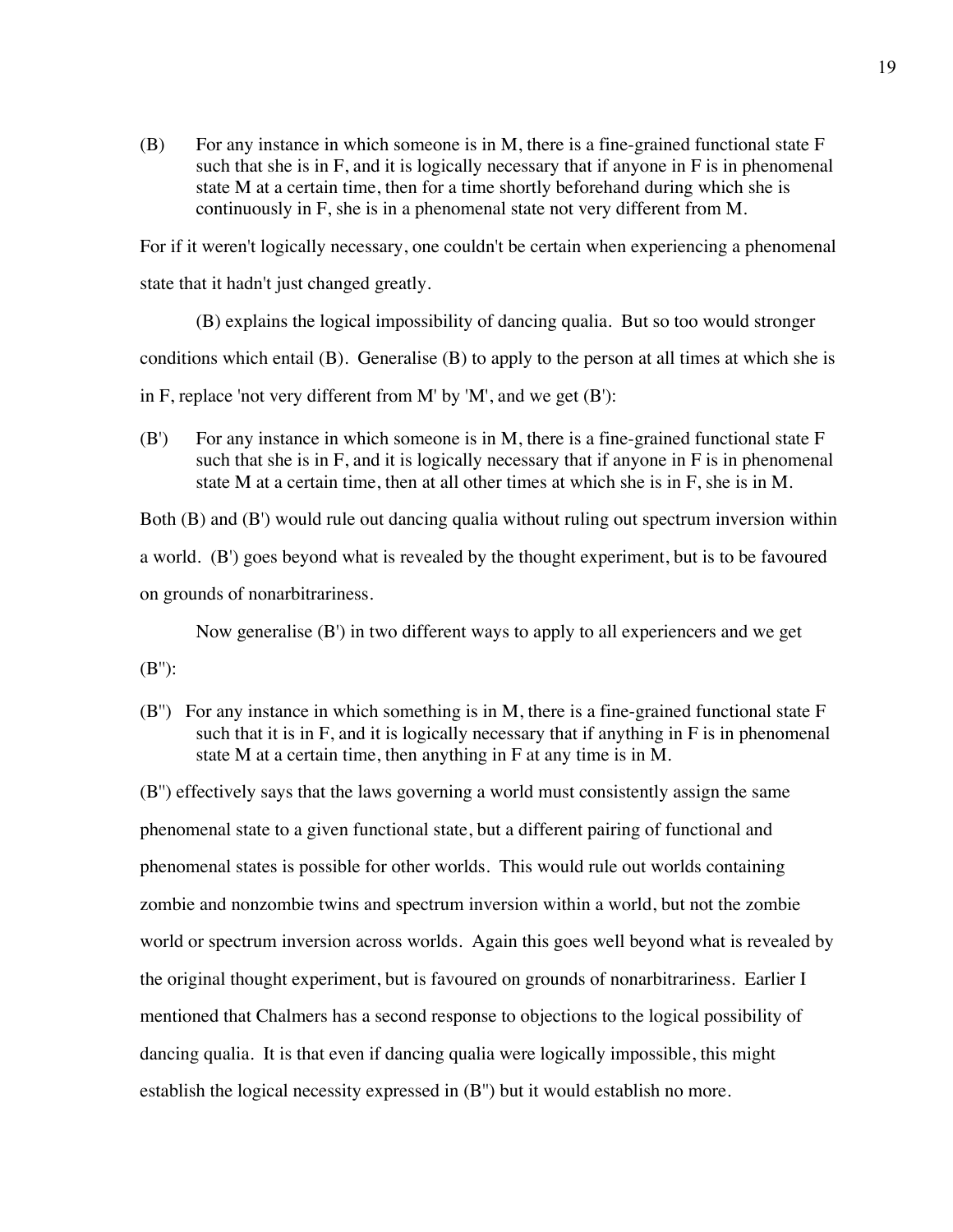The advocate of logical supervenience may now suggest taking  $(A')$  and  $(B)$  as the thin edge of the wedge and argue the steps to (LSC). Since each step involves a leap that is not supported by the original thought experiments and it is unlikely that another thought experiment will precisely fill this need, the best that can be offered is the following inference to the best explanation argument based on considerations of nonarbitrariness and simplicity.

If one sticks with (A') and (B), and does not endorse any of the stronger conditions, this looks implausibly arbitrary, as does endorsing any of the stronger conditions without endorsing the most general, (LSC). One cannot simply reject (LSC) on the grounds that it contains a logical necessity claim which is not obviously true, for the same could be said about (A') and (B). (LSC) would also be favoured as the only simple condition which rules out both dancing qualia and pleasure/pain inversion. Other thought experiments might reveal other highly specific kinds of logical constraints on consciousness, and considerations of simplicity would suggest that it is more plausible that there should be the single simple kind of logical constraint given in (LSC) than an unconnected patchwork of logical constraints.

 This argument for logical supervenience is obviously not a conclusive one, and would be readily counteracted by opposing arguments. But before turning to these, let us consider whether we have a further argument against this logically constrained natural supervenience (and so <u>for</u> logical supervenience) by examining the extent to which the difficulties canvassed earlier for natural supervenience apply when we allow for logical constraints.

This depends on the extent of the logical constraints that have been identified. One difficulty for the unconstrained natural necessity view was the appearance of unexplained coincidences in its pairings of phenomenal states with physical states. To take care of this objection we would need to suppose that there are widespread logical constraints - something like a logical construal of Chalmers' coherence and structural coherence principles. These principles are admittedly extremely nonspecific, but they would lend support to the more specific proposals for logical constraints that I have just been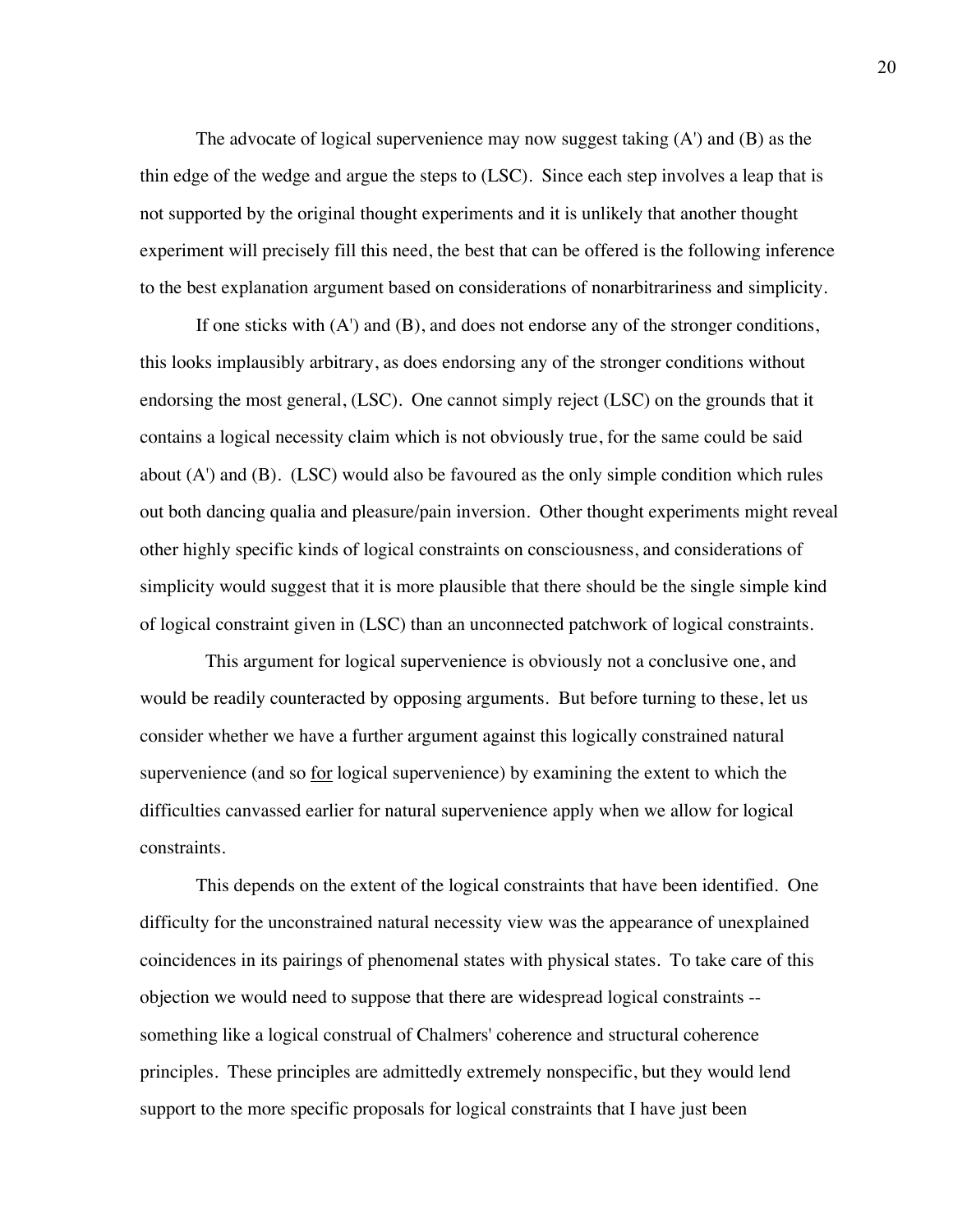considering. This would also remove the implausibility of epiphenomenalism. For although an epiphenomenalism would remain on this view, it would be restricted to a domain that might not be regarded as significant.<sup>15</sup> And the complexity problem would be diminished too. So far then, it appears that the more widespread the logical constraints, the better it looks for natural supervenience. But the implausibility of introducing a fundamental new category of fact just for consciousness is exacerbated if widespread logical constraints are acknowledged. For the role of fundamental psychophysical supervenience laws would no longer be the grand one of governing the presence of consciousness in the universe. Logical principles would already constrain the distribution of phenomenal properties in the world, just as they are widely regarded as wholly fixing the distribution of special science properties in the world. The fundamental supervenience laws governing consciousness would just be finishing off a job already started by logical principles--taking up the slack in fixing the distribution of phenomenal properties in the world. Like the God of the gaps, this natural supervenience of the gaps becomes increasingly implausible as its job is whittled away leaving its huge resources responsible for ever smaller and less significant aspects of reality. $16$ 

I have offered a number of arguments against the view that consciousness supervenes naturally on the physical. Still, these are not knock-down arguments. And they would have to be weighed alongside the arguments against the logical supervenience of consciousness. I cannot undertake this task here but will sketch a few thoughts, returning to the distinction between the two types of logical supervenience -- metaphysical and conceptual.

# 4.1 Problems for the Metaphysical Supervenience of Consciousness

Chalmers offers some arguments, with which I am largely sympathetic, for thinking that the supervenience of consciousness on the physical cannot be metaphysical. Rather than review them here, I shall offer a few supplementary points.

My approach will be to consider which of the difficulties discussed earlier for the natural supervenience view apply also to metaphysical supervenience. I shall begin by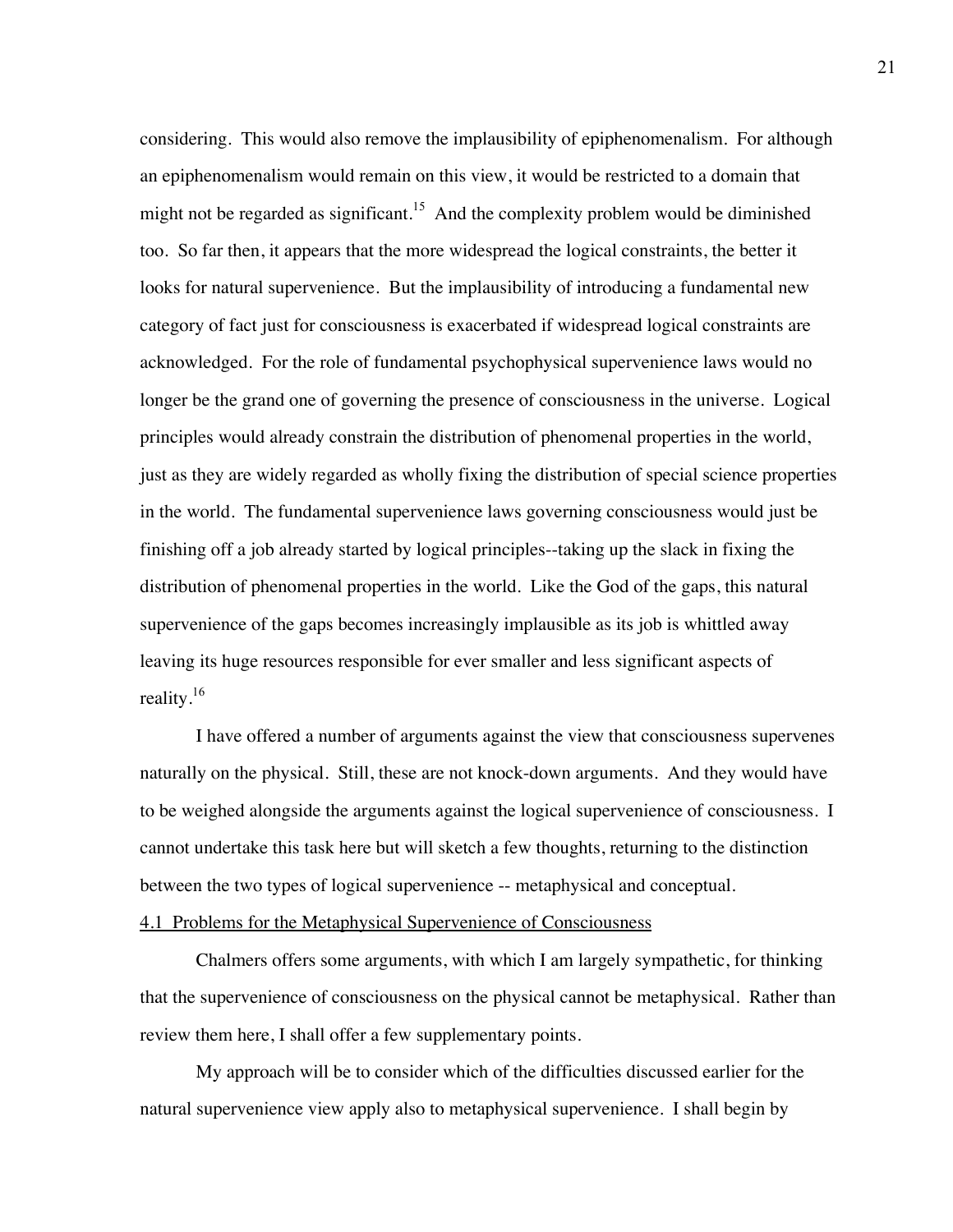comparing natural supervenience without logical constraints to metaphysical supervenience without conceptual constraints. As already explained, the special problem of epiphenomenalism facing the natural supervenience view does not apply in this case. But the remaining difficulties for the natural supervenience view do arise to some extent for this view.

First, it is acknowledged that there is a category of a posteriori metaphysical necessities made prominent by Kripke with examples such as 'if something is  $H_2O$  then it is water', where 'water' is understood as a rigidified designator. But if, as its adherents generally hold, the supervenience of consciousness on the physical does not derive from the use of a rigidified designator but is sui generis, then the type of metaphysical necessity that is required for the supervenience of consciousness indeed involves the introduction of a new category of truth. And as in the case of naturally necessary supervenience laws, there is something especially implausible about introducing a new fundamental category of truth which has application only in the case of consciousness.

Second, metaphysically necessary supervenience conditionals will still be individually complex and extremely numerous. As they are complex truths of a new category this can be construed as ontological complexity, though arguably the position needn't be regarded as introducing new fundamental properties. And the view is clearly explanatorily costly in the sense that there are in principle no explanations of these metaphysically necessary supervenience conditionals.

Third, the existence of unexplained coincidences is still a problem for this metaphysical supervenience view, since there would be no explanation in principle of the matching of consciousness to awareness. And this time God cannot even be brought in to rescue the position.

Fourth, this introduces a further problem unique to the metaphysical supervenience view. On this view God would be powerless to influence the way certain physical states are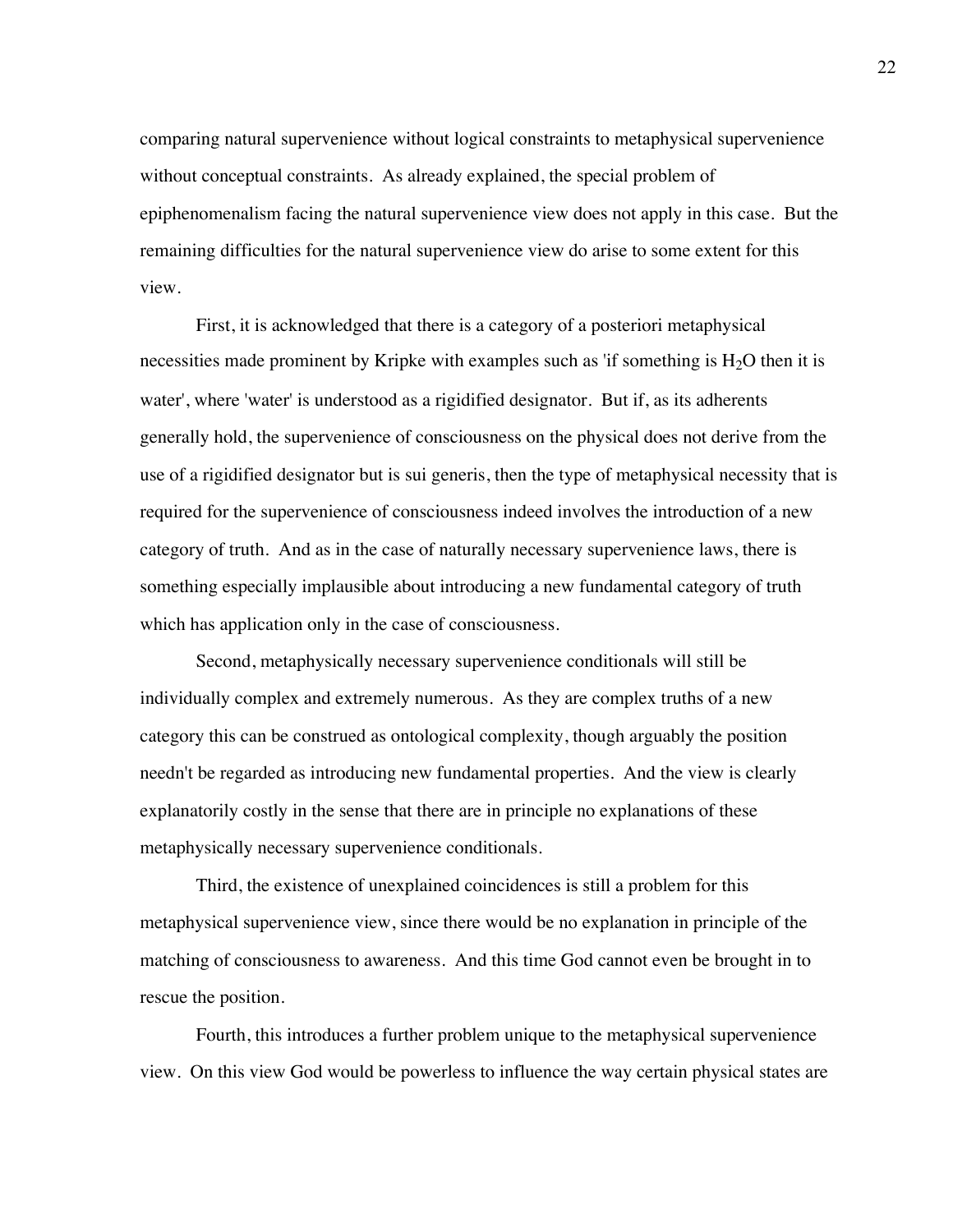felt, yet this would not be a limitation based on conceptual impossibility, but an entirely different and mysterious form of limitation.

Fifth, another new drawback of the metaphysical necessity view is that its advocates tend to argue for the supervenience of phenomenal properties on physical or functional properties by arguing for the identity of phenomenal properties with physical or functional properties, thereby picking up the burden of responding to the multiple realisability problem, or being prepared to embrace infinitely disjunctive properties.

And parallel to the case of natural supervenience with logical constraints, metaphysical supervenience is no more plausible if we allow conceptual constraints.<sup>17</sup> For again let us assume the conceptual constraints have been identified to the point at which they remove all appearance of unexplained coincidence from the pairings of phenomenal states with physical states. The complexity problem will be somewhat diminished but not significantly. The two problems unique to the metaphysical supervenience view will remain -- its mysteriousness and its invoking psychophysical or psychofunctional identities. And again, the implausibility of introducing a fundamental new category of fact just for consciousness is exacerbated if widespread conceptual constraints are acknowledged. 4.2 Defending the Conceptual Supervenience of Consciousness

On balance it seems to me that metaphysical supervenience is no better off than natural supervenience. That leaves conceptual supervenience to inherit the arguments for logical supervenience. Indeed, since those arguments depend on taking certain features of phenomenal states as constitutive, it appears that the logical impossibility of worlds such as the pleasure/pain inverted world discussed earlier is conceptual impossibility. Although this does not obviously extend to the logical necessities discussed in (A) etc, it is plausible to suppose that they too could be conceptual. Conceptual supervenience suffers from none of the difficulties raised against natural and metaphysical supervenience. For example, although on the conceptual supervenience view there will be a large number of complex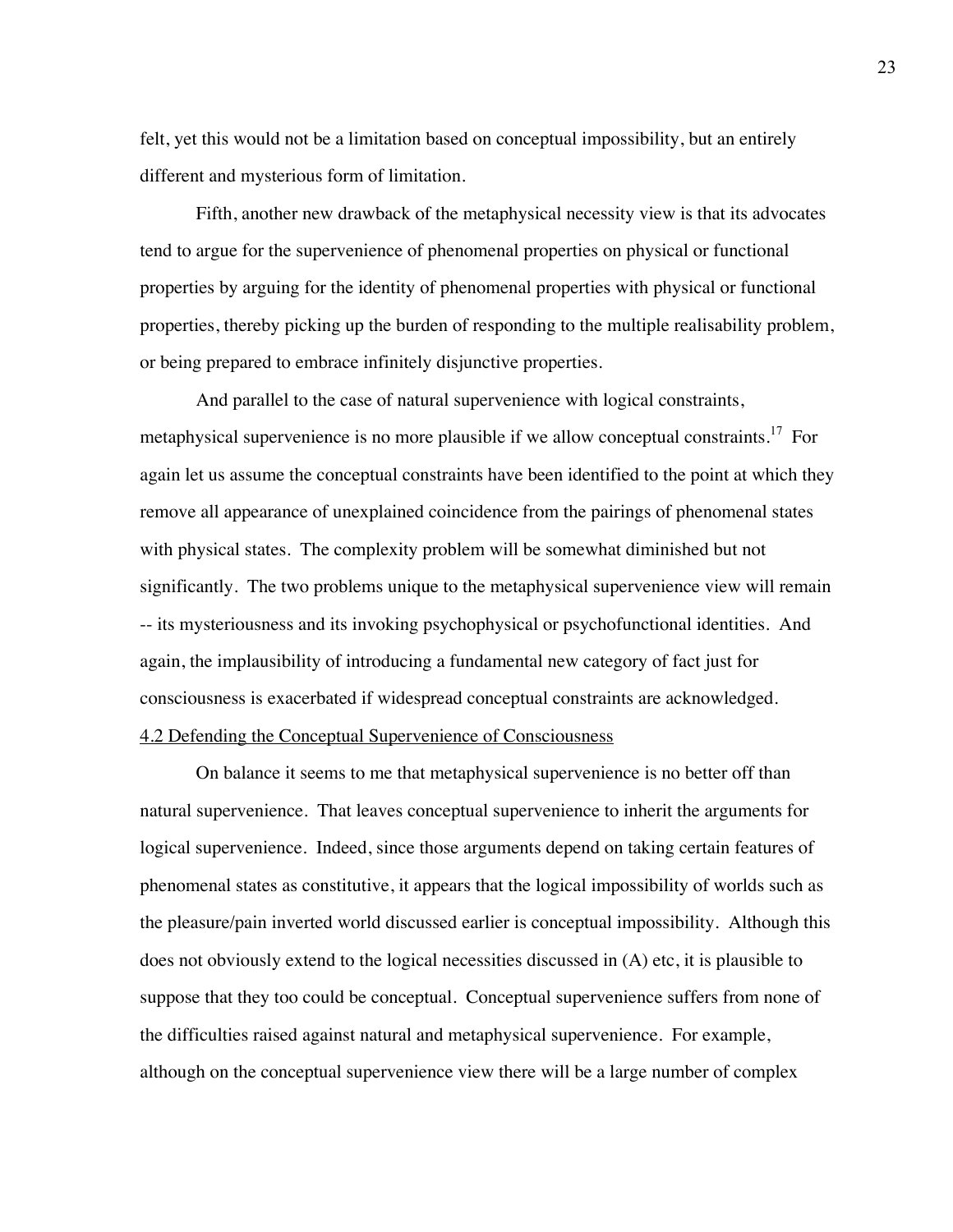conceptual truths, they are neither ontologically nor explanatorily costly. But instead it faces the five formidable opposing arguments presented by Chalmers (94 -106).

I have already hinted at how one might respond to the objections from the apparent conceptual possibility of spectrum inversion and zombies. The strategy would be to argue that intuitions supporting conceptual possibilities are weaker than those supporting conceptual impossibilities. When something seems conceptually possible as far as one can tell, it is always open that one might find a thought experiment showing it after all not to be conceptually possible. But a single thought experiment might convince one of a conceptual impossibility. Thus one could plausibly maintain that spectrum inversion and zombies are conceptually impossible though not obviously so. The inference to the best explanation argument, though not a powerful one, nonetheless offers a reason for believing this.

The principal further arguments Chalmers offers against conceptual supervenience are the knowledge argument, including Frank Jackson's famous version of it, which I shall not discuss here, and an argument from lack of analysis, to which I now turn.

Chalmers argues that the lack of any kind of analysis of the notion of consciousness shows that a conceptual entailment cannot be forged between consciousness and the physical. The 'purported analyses do not even get into the ballpark. ... There is no temptation to even try to add epicycles to a purported functional analysis of consciousness in order to make it satisfactory... (106)'. It puzzles me why Chalmers suggests that an analysis, i.e. necessary and sufficient conditions, is required of consciousness in order to demonstrate the conceptual entailment from physical to phenomenal. For it is an attractive feature of his book that it focuses on questions of sufficient conditions of consciousness, setting aside the question whether such conditions are also necessary and the attendant problems of multiple realisability, heterogeneous disjunctions, and identity of mental and physical properties. It may well be that one could supply an account of the conceptual entailment from physical to phenomenal without being able to offer an analysis. All Chalmers needs to say is that we have no idea how the conceptual entailment could go. This is in fact how he begins his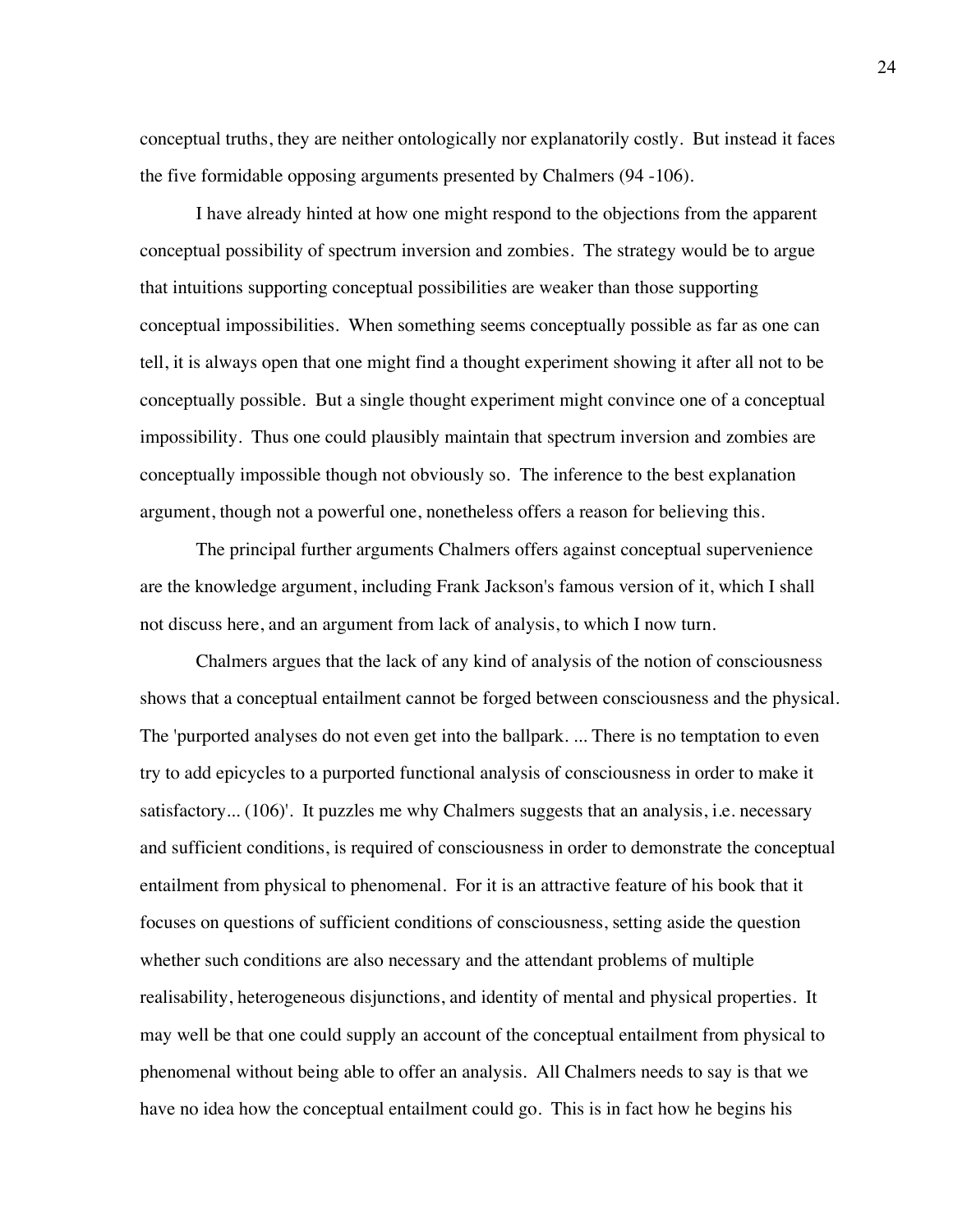section on the argument from the absence of analysis (104), claiming that those holding consciousness is entailed by physical facts are obliged to show how the entailment might possibly go.

In my view it is not essential to a defence of the conceptual entailment of consciousness by the physical to meet this challenge. One thing the consideration of mathematical examples such as Goldbach's Conjecture shows is that one can have good reason for holding that something is conceptually impossible without having a clue as to where the contradiction lies. In the Goldbach case, that good reason is that number crunching computers have tested the Conjecture for all natural numbers up to some very large number and have found no exceptions. It is entirely consistent with high confidence in the Conjecture that one have not the slightest clue how to prove it. Somewhat similarly, one might have good reasons for holding the conceptual supervenience of consciousness on the physical without having the slightest clue how phenomenal states are entailed by physical states. That is, one might have good reasons for thinking that phenomenal properties are conceptually supervenient on physical properties without having the slightest clue for any given phenomenal property what physical or functional properties entail it and why.<sup>18</sup> I have offered a number of such reasons in this paper, to be weighed, of course, alongside other good reasons pro and con. We would then be left with an explanatory gap, to use Joseph Levine's phrase.<sup>19</sup> But it would be a gap that is open in practice not in principle. It would be closable in practice in an individual case by coming to see a conceptual path from physical to phenomenal. $20$ 

 $\overline{a}$ 

<sup>&</sup>lt;sup>1</sup> I follow Chalmers and recent practice in using 'consciousness' throughout to refer to phenomenal consciousness. All page references are to The Conscious Mind (Oxford University Press, 1996).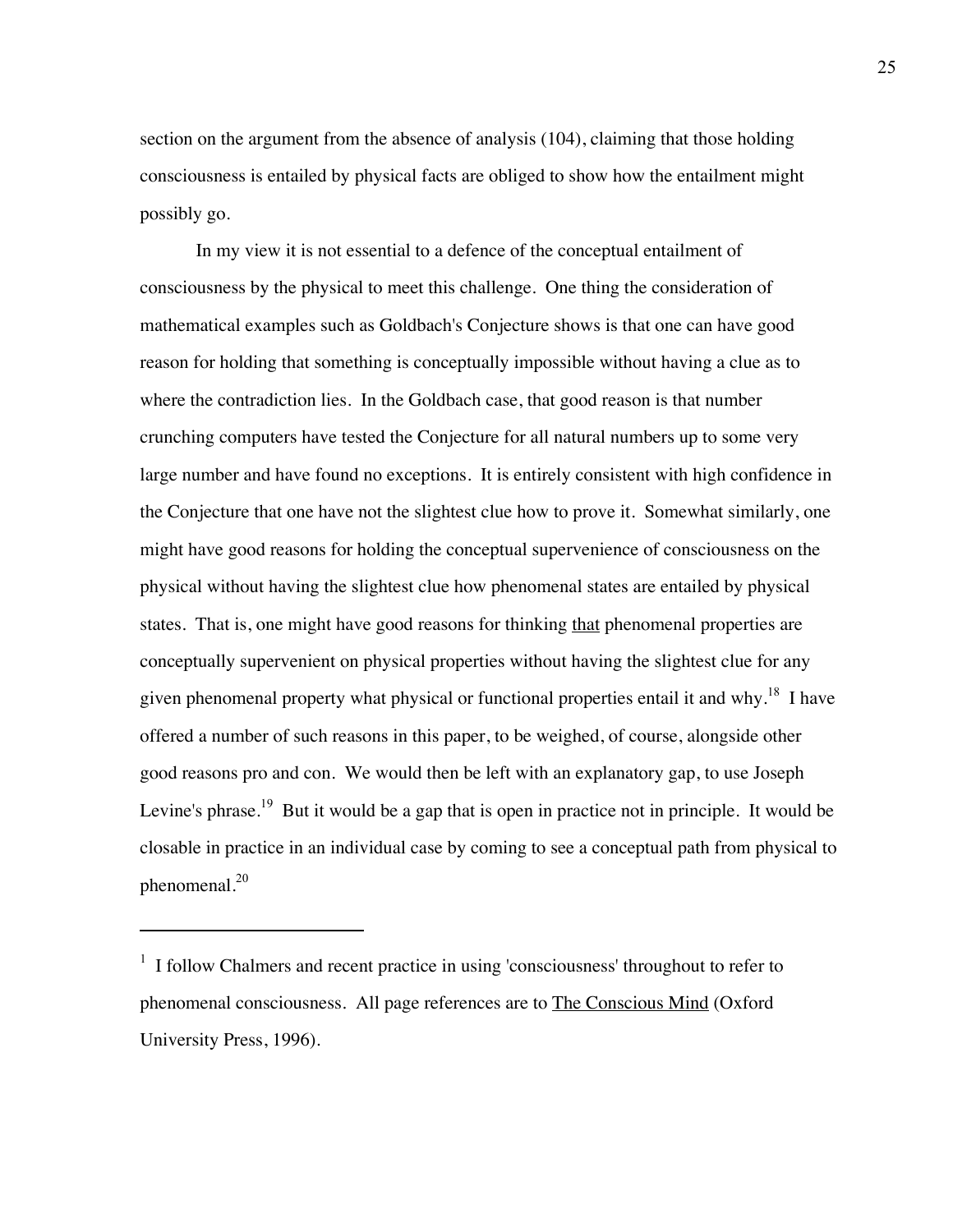<sup>2</sup> He describes this view as panprotopsychism, and as the Russelian view. See e.g. 135-6, 143, 154-5.

 $\overline{a}$ 

 $3$  Chalmers works with the 'no mental difference without a physical difference' type of formulation (33). But I do not think this affects the discussion. Jaegwon Kim persuasively argues that the two formulations are equivalent under certain natural assumptions in his Supervenience and Mind (Cambridge: Cambridge University Press, 1993) (hereafter: SM) 81- 2.

<sup>4</sup> Terence Horgan argues that this formulation of supervenience reduces to global supervenience in his "From Supervenience to Superdupervenience: Meeting the Demands of a Material World" Mind 102 (1993) 571-2. It certainly entails global supervenience as global supervenience can be represented as a special case of local supervenience. The entailment from global to local is more contentious.

<sup>5</sup> This position is advocated e.g. by Brian Loar "Phenomenal States" Philosophical Perspectives 4: 81-108, and (second version) in Block, Flanagan and Guzeldere (eds.) The Nature of Consciousness (Cambridge, Mass.: MIT Press, 1997) 597-616.

 $6$  The denial that consciousness conceptually supervenes on the physical appears as a component of the view known as emergentism that can be traced back to C.D. Broad and J.S. Mill. For a historical survey see e.g. Brian McLaughlin "The rise and fall of the British emergentists" in Beckermann, Flohr and Kim, eds. Emergence or Reduction? (Berlin: De Gruyter, 1992)

 $7$  Donald Davidson appears to deny the supervenience of any of these three kinds (strong supervenience) of intentional properties on physical properties. He famously argues that there can't be any psychophysical laws, and when pressed by Kim and others who argue that strong psychophysical supervenience entails the existence of psychophysical supervenience laws, he responds by saying that the kind of psychophysical supervenience thesis he endorses is a weak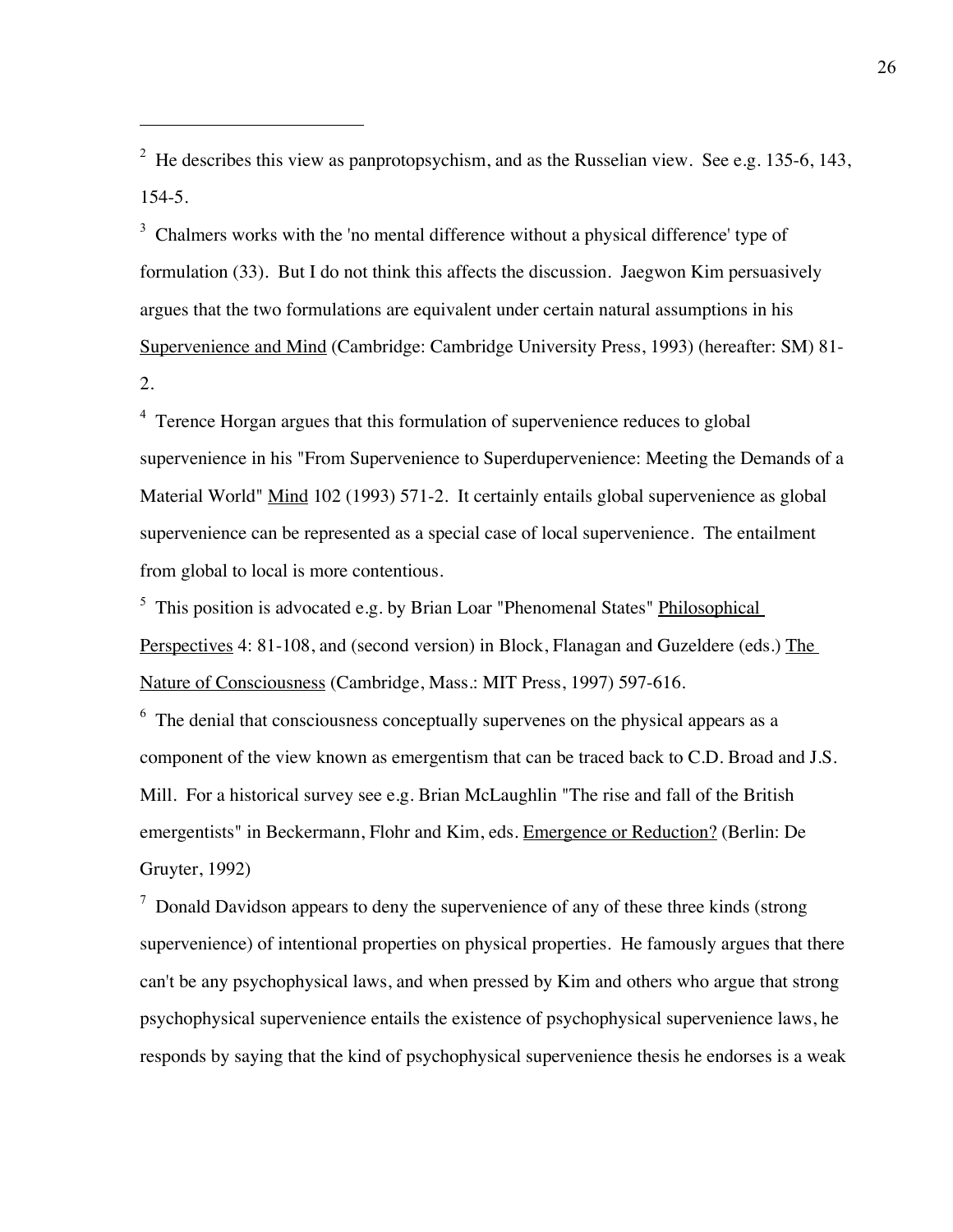one and not strong enough to license psychophysical laws of any modality. See his "Thinking Causes" in Mele and Heil (eds.) Mental Causation (Oxford: Clarendon Press, 1993).

<sup>8</sup> See his Naming and Necessity, excerpt reprinted in Rosenthal (ed.) The Nature of Mind (Oxford: Oxford University Press 1991) (hereafter: NM) p 246.

<sup>9</sup> Ned Block and Robert Stalnaker in "Conceptual Analysis and the Explanatory Gap" (forthcoming) appear to deny the conceptual supervenience of a number of nonmental properties on the physical, including biological properties such as being alive. Alex Byrne offers a thoroughgoing denial of the conceptual supervenience of special science properties on the physical in his "Cosmic Hermeneutics" Philosophical Perspectives 13, 1999.

 $10$  See, e.g. Kim SM essays 14, 15, and 17.

 $\overline{a}$ 

 $11$  This is reminiscent of Locke's argument, except that he focuses on thought not sensation. Essay Concerning Human Understanding Book IV, Chapter X, Section 10.

<sup>12</sup> Edward Titchener Outline of Psychology (1896) quoted by E.G. Boring Sensation and Perception in the History of Experimental Psychology ,

(New York: Appleton-Century-Crofts, 1942), 10.

<sup>13</sup> See e.g. Hilary Putnam Representation and Reality (Cambridge, Mass.: MIT Press, 1988).

 $14$  A passage in which Chalmers says that the possibility of inverted spectra establishes a conclusion strictly weaker than the possibility of zombies (101), might lead one to think that he takes the impossibility of spectrum inversion to entail the impossibility of zombies. But he informs me he intended to imply only that the possibility of inverted spectra doesn't entail the possibility of zombies.

<sup>15</sup> For example, the epiphenomenal nature of colour qualia would not be thought troubling on the view that there are widespread logical constraints which nonetheless leave open the logical possibility of spectrum inversion.

<sup>16</sup> These objections to the metaphysical or natural supervenience of sensory properties on the physical apply also to the supervenience of intentional properties, thus contributing support to